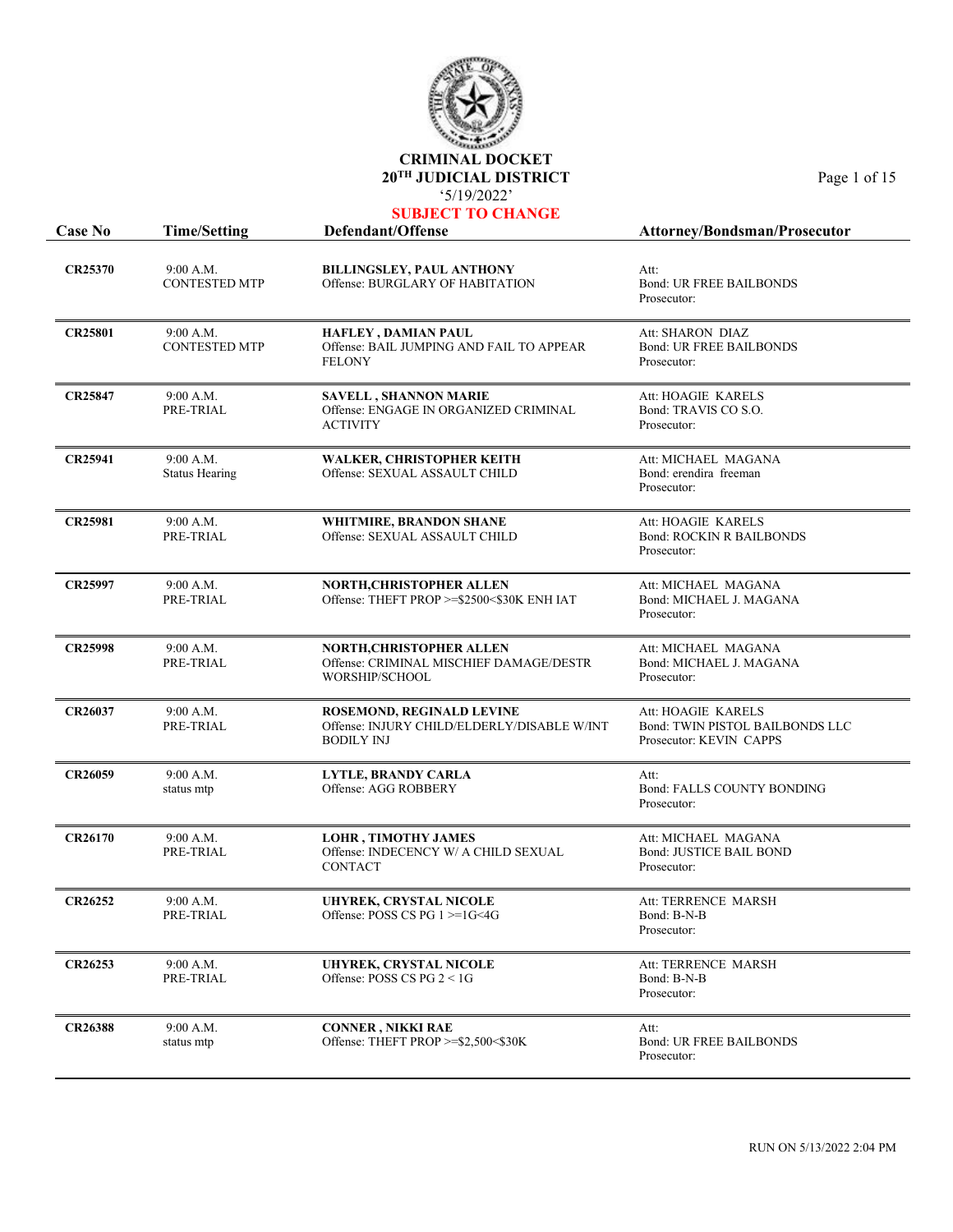

| <b>Case No</b> | <b>Time/Setting</b>                | Defendant/Offense                                                                             | <b>Attorney/Bondsman/Prosecutor</b>                                    |
|----------------|------------------------------------|-----------------------------------------------------------------------------------------------|------------------------------------------------------------------------|
| <b>CR26438</b> | 9:00 A.M.<br><b>CONTESTED MTP</b>  | ABILA, CLEMENTE<br>Offense: BURGLARY OF HABITATION                                            | Att: HOAGIE KARELS<br>Bond: TWIN PISTOL BAILBONDS LLC<br>Prosecutor:   |
| <b>CR26574</b> | 9:00 A.M.<br>PRE-TRIAL             | SANDERS, JESSICA RAELYNN<br>Offense: POSS CS PG $2 \ge 4$ G<400G                              | Att: TERRENCE MARSH<br>Bond: TRAVIS CO S.O.<br>Prosecutor:             |
| <b>CR26678</b> | 9:00 A.M.<br>PRE-TRIAL             | <b>STANBERY, CLIFFORD LEE</b><br>Offense: POSS OF CHILD PORNOGRAPHY                           | Att: TERRENCE MARSH<br>Bond: TWIN PISTOL BAILBONDS LLC<br>Prosecutor:  |
| CR26699        | 9:00 A.M.<br><b>Status Hearing</b> | <b>CALKINS, DONNA MARIE</b><br>Offense: SEXUAL PERF BY CHILD <14YRS<br>EMPLOY/DIR/PROMO       | Att: SHARON DIAZ<br><b>Bond: ROCKIN R BAILBONDS</b><br>Prosecutor:     |
| CR26709        | 9:00 A.M.<br><b>Status Hearing</b> | HAFLEY, DAMIAN PAUL SPENCER<br>Offense: ASSAULT FAMILY/HOUSEHOLD MEMBER<br>PREV CONVIAT       | Att: SHARON DIAZ<br><b>Bond: UR FREE BAILBONDS</b><br>Prosecutor:      |
| CR26735        | 9:00 A.M.<br><b>Status Hearing</b> | <b>CRINER, CHRISTI ELAINE</b><br>Offense: CREDIT CARD OR DEBIT CARD ABUSE<br><b>ELDERLY</b>   | Att: HOAGIE KARELS<br><b>Bond: UR FREE BAILBONDS</b><br>Prosecutor:    |
| CR26769        | 9:00 A.M.<br><b>Status Hearing</b> | <b>TEAGUE, JAMES LEE</b><br>Offense: CREDIT CARD OR DEBIT CARD ABUSE                          | Att: MICHAEL F WHITE<br><b>Bond: ROCKIN R BAILBONDS</b><br>Prosecutor: |
| <b>CR26812</b> | 9:00 A.M.<br><b>Status Hearing</b> | <b>GONZALES, JOHN ANDREW</b><br>Offense: ASSAULT CAUSES BODILY INJURY<br><b>FAMILY MEMBER</b> | Att: MATTHEW GERALD WRIGHT<br>Bond: MADISON CO. BAIL<br>Prosecutor:    |
| <b>CR26813</b> | 9:00 A.M.<br><b>Status Hearing</b> | <b>GONZALES, JOHN ANDREW</b><br>Offense: ASSAULT CAUSES BODILY INJURY<br><b>FAMILY MEMBER</b> | Att: MATTHEW GERALD WRIGHT<br>Bond: MADISON CO. BAIL<br>Prosecutor:    |
| <b>CR26881</b> | 9:00 A.M.<br><b>Status Hearing</b> | HUBNIK, AMANDA FRANCES<br>Offense: MAN DEL CS PG 1 <1G                                        | Att: HOAGIE KARELS<br>Bond: MILAM COUNTY SHERIFF<br>Prosecutor:        |
| <b>CR26882</b> | 9:00 A.M.<br><b>Status Hearing</b> | HUBNIK, AMANDA FRANCES<br>Offense: MAN DEL CS PG 2 OR 2-A >=4G<400G                           | Att: HOAGIE KARELS<br><b>Bond: MILAM COUNTY SHERIFF</b><br>Prosecutor: |
| <b>CR26883</b> | 9:00 A.M.<br><b>Status Hearing</b> | HUBNIK, AMANDA FRANCES<br>Offense: MAN DEL CS PG 2 OR 2-A >=4G<400G                           | Att: HOAGIE KARELS<br><b>Bond: MILAM COUNTY SHERIFF</b><br>Prosecutor: |
| <b>CR26884</b> | 9:00 A.M.<br><b>Status Hearing</b> | HUBNIK, AMANDA FRANCES<br>Offense: MAN DEL CS PG 2 OR 2-A >=1G<4G                             | Att: HOAGIE KARELS<br><b>Bond: MILAM COUNTY SHERIFF</b><br>Prosecutor: |
| <b>CR26885</b> | 9:00 A.M.<br>PRE-TRIAL             | MANTOOTH, RONALD WAYNE<br>Offense: CONTINUOUS VIOLENCE AGAINST THE<br><b>FAMILY</b>           | Att: TERRENCE MARSH<br><b>Bond: ROCKIN R BAILBONDS</b><br>Prosecutor:  |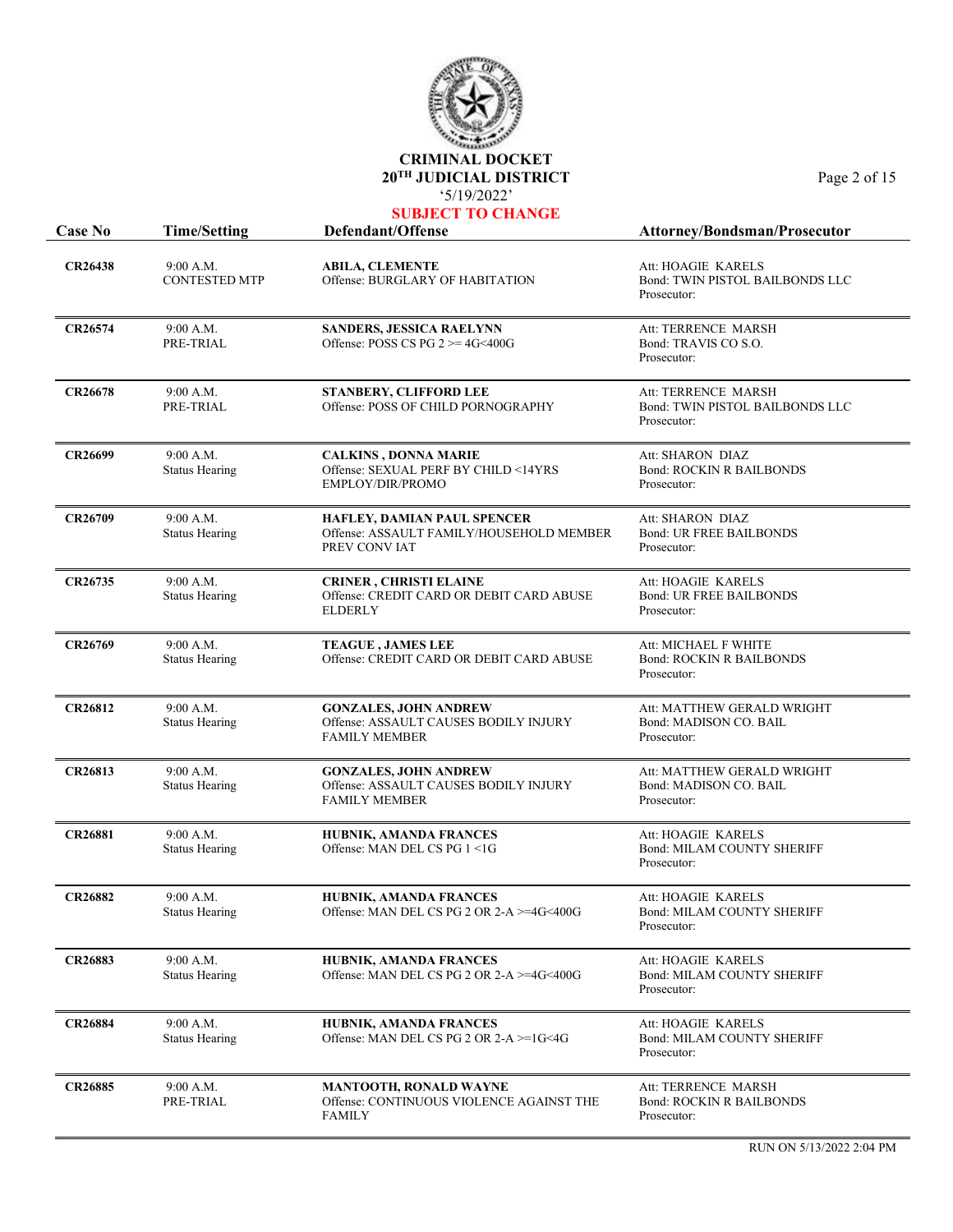

| <b>Case No</b> | <b>Time/Setting</b><br>Defendant/Offense |                                                                                                     | Attorney/Bondsman/Prosecutor                                                 |
|----------------|------------------------------------------|-----------------------------------------------------------------------------------------------------|------------------------------------------------------------------------------|
| <b>CR26886</b> | 9:00 A.M.<br><b>Status Hearing</b>       | MAYHALL, CHRISTOPHER ADAM<br>Offense: BURGLARY OF BUILDING                                          | Att: HOAGIE KARELS<br>Bond: EMMETT T. AGUIRRE<br>Prosecutor:                 |
| <b>CR26941</b> | 9:00 A.M.<br><b>Status Hearing</b>       | LUNA, MARIO ALBERTO<br>Offense: AGG ASSAULT W/DEADLY WEAPON                                         | Att: MATTHEW GERALD WRIGHT<br><b>Bond: UR FREE BAILBONDS</b><br>Prosecutor:  |
| CR26946        | 9:00 A.M.<br>PRE-TRIAL                   | <b>MERKLE, JENNIFER SUZANNE</b><br>Offense: INJURY CHILD/ELDERLY/DISABLE W/INT<br><b>BODILY INJ</b> | Att: TERRENCE MARSH<br><b>Bond: UR FREE BAILBONDS</b><br>Prosecutor:         |
| <b>CR27000</b> | 9:00 A.M.<br><b>Status Hearing</b>       | <b>BABIN, TODD ANTHONY JR.</b><br>Offense: OBSTRUCTION OR RETALIATION                               | Att: SHARON DIAZ<br><b>Bond: ROCKIN R BAILBONDS</b><br>Prosecutor:           |
| <b>CR27013</b> | 9:00 A.M.<br><b>Status Hearing</b>       | MCGEE, CHARLES LEEMOND<br>Offense: POSS CS PG $2 \ge 4$ G<400G                                      | Att: LISA KUBALA<br><b>Bond: ROCKIN R BAILBONDS</b><br>Prosecutor:           |
| <b>CR27052</b> | 9:00 A.M.<br>status mtp                  | <b>RUBIN, CARLOS DWAYNE</b><br>Offense: CREDIT CARD OR DEBIT CARD ABUSE                             | Att: WILLIAM JAMES<br>Bond: GAGE GANDY BAIL BONDS<br>Prosecutor:             |
| <b>CR27108</b> | 9:00 A.M.<br>PRE-TRIAL                   | <b>NORTH, CHRISTOPHER ALLEN</b><br>Offense: TAMPER/FABRICATE PHYS EVID<br>W/INTENT TO IMPAIR        | Att: MICHAEL MAGANA<br>Bond: A to Z Bail Bonds<br>Prosecutor:                |
| CR27153        | 9:00 A.M.<br><b>CONTESTED MTP</b>        | <b>MCMILLEN, COREY JOSEPH</b><br>Offense: POSS CS PG 1 <1G                                          | Att: SHARON DIAZ<br><b>Bond: UR FREE BAILBONDS</b><br>Prosecutor:            |
| <b>CR27179</b> | 9:00 A.M.<br>PRE-TRIAL                   | <b>STANBERY, CLIFFORD LEE</b><br>Offense: POSS W/INT TO PROMOTE CHILD<br><b>PORNOGRAPHY</b>         | Att: TERRENCE MARSH<br>Bond: TWIN PISTOL BAILBONDS LLC<br>Prosecutor:        |
| <b>CR27180</b> | 9:00 A.M.<br>PRE-TRIAL                   | <b>STANBERY, CLIFFORD LEE</b><br>Offense: POSS W/INT TO PROMOTE CHILD<br><b>PORNOGRAPHY</b>         | Att: TERRENCE MARSH<br>Bond: TWIN PISTOL BAILBONDS LLC<br>Prosecutor:        |
| <b>CR27183</b> | 9:00 A.M.<br>PRE-TRIAL                   | ZAMORA, JAMAR<br>Offense: SEXUAL ASSAULT CHILD                                                      | Att: MATTHEW GERALD WRIGHT<br><b>Bond: ROCKIN R BAILBONDS</b><br>Prosecutor: |
| <b>CR27184</b> | 9:00 A.M.<br>PRE-TRIAL                   | ZAMORA, JAMAR<br>Offense: SEXUAL ASSAULT CHILD                                                      | Att: MATTHEW GERALD WRIGHT<br><b>Bond: ROCKIN R BAILBONDS</b><br>Prosecutor: |
| <b>CR27185</b> | 9:00 A.M.<br>PRE-TRIAL                   | ZAMORA, JAMAR<br>Offense: SEXUAL ASSAULT CHILD                                                      | Att:<br><b>Bond: ROCKIN R BAILBONDS</b><br>Prosecutor:                       |
| <b>CR27186</b> | 9:00 A.M.<br>PRE-TRIAL                   | ZAMORA, JAMAR<br>Offense: TRAFFICKING CHILD ENGAGE<br>CONDUCT/SEXUAL                                | Att: MATTHEW GERALD WRIGHT<br><b>Bond: ROCKIN R BAILBONDS</b><br>Prosecutor: |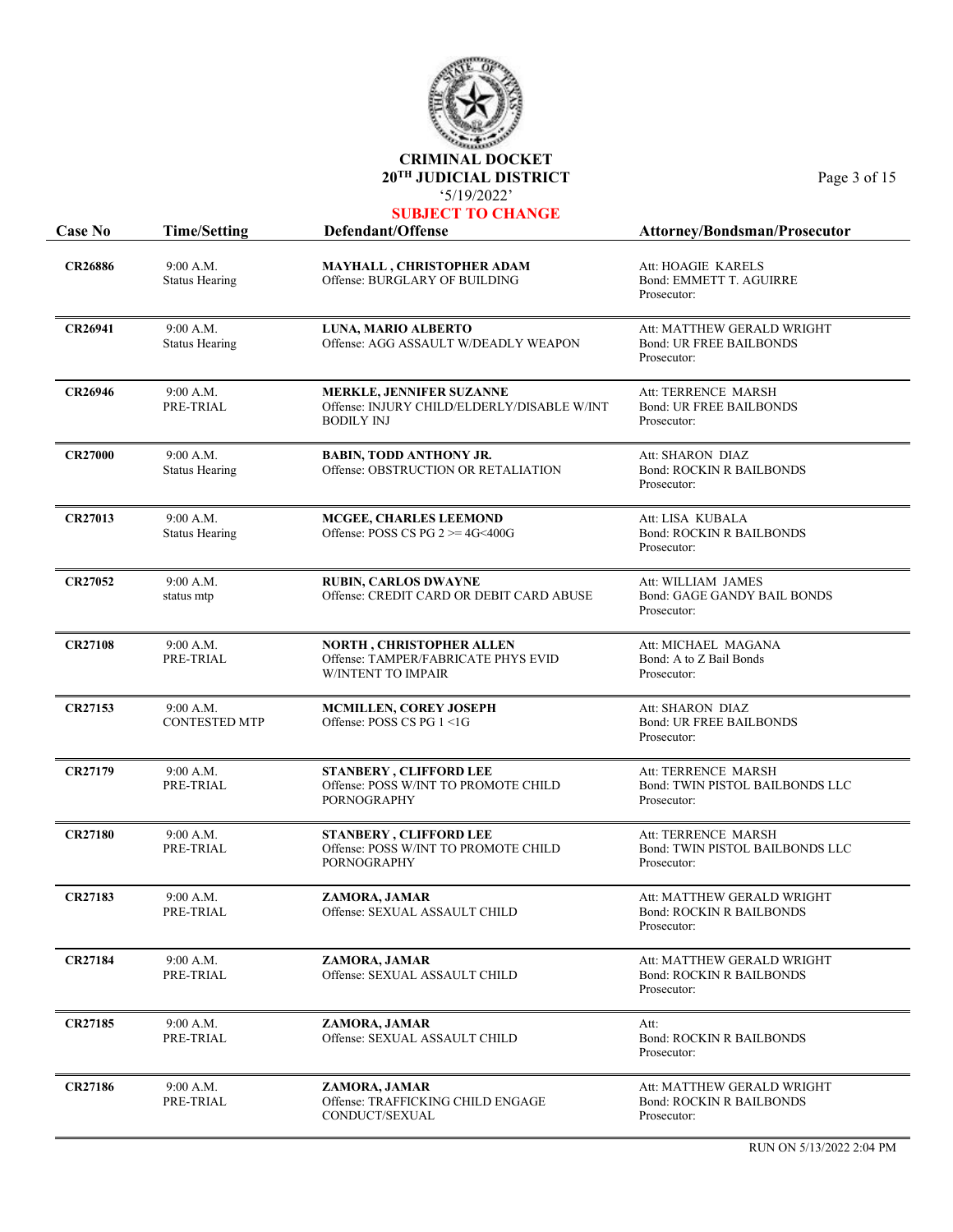

|                |                                         | 3/19/2022<br><b>SUBJECT TO CHANGE</b>                                                         |                                                                                |
|----------------|-----------------------------------------|-----------------------------------------------------------------------------------------------|--------------------------------------------------------------------------------|
| <b>Case No</b> | <b>Time/Setting</b>                     | Defendant/Offense                                                                             | <b>Attorney/Bondsman/Prosecutor</b>                                            |
| <b>CR27187</b> | 9:00 A.M.<br>PRE-TRIAL                  | ZAMORA, JAMAR<br>Offense: TRAFFICKING CHILD ENGAGE<br>CONDUCT/SEXUAL                          | Att: MATTHEW GERALD WRIGHT<br><b>Bond: ROCKIN R BAILBONDS</b><br>Prosecutor:   |
| <b>CR27188</b> | 9:00 A.M.<br>PRE-TRIAL                  | ZAMORA, JAMAR<br>Offense: TRAFFICKING CHILD ENGAGE<br>CONDUCT/SEXUAL                          | Att: MATTHEW GERALD WRIGHT<br><b>Bond: ROCKIN R BAILBONDS</b><br>Prosecutor:   |
| CR27233        | 9:00 A.M.<br><b>Status Hearing</b>      | <b>BOOTH, COURTNEY MICHELLE</b><br>Offense: POSS CS PG 1 >=400G                               | Att: SHARON DIAZ<br><b>Bond: ROCKIN R BAILBONDS</b><br>Prosecutor:             |
| <b>CR27234</b> | 9:00 A.M.<br><b>Status Hearing</b>      | BOOTH, COURTNEY MICHELLE<br>Offense: POSS CS PG 1 <1G                                         | Att: SHARON DIAZ<br>Bond:<br>Prosecutor:                                       |
| CR27235        | 9:00 A.M.<br><b>Status Hearing</b>      | <b>BOOTH, COURTNEY MICHELLE</b><br>Offense: POSS CS PG 1 <1G                                  | Att: SHARON DIAZ<br><b>Bond: ROCKIN R BAILBONDS</b><br>Prosecutor:             |
| <b>CR27244</b> | 9:00 A.M.<br>PRE-TRIAL                  | PRATT, ETELVENA<br>Offense: ASSAULT CAUSES BODILY INJURY<br><b>FAMILY MEMBER</b>              | Att: LISA KUBALA<br><b>Bond: ROCKIN R BAILBONDS</b><br>Prosecutor:             |
| <b>CR27260</b> | 9:00 A.M.<br><b>Status Hearing</b>      | <b>GONZALES, JOHN ANDREW</b><br>Offense: CONTINUOUS VIOLENCE AGAINST THE<br><b>FAMILY</b>     | Att:<br>Bond: MADISON CO. BAIL<br>Prosecutor:                                  |
| <b>CR27312</b> | 9:00 A.M.<br><b>RESTITUTION HEARING</b> | <b>TOMS, JEREMY TODD</b><br>Offense: MISAPP TRUST FUND >=\$500 DEFRAUD                        | Att: MICHAEL MAGANA<br>Bond: MICHAEL J. MAGANA<br>Prosecutor:                  |
| CR27313        | 9:00 A.M.<br><b>RESTITUTION HEARING</b> | <b>TOMS, JEREMY TODD</b><br>Offense: MISAPP FIDUC/FINAN PROP >=\$30K<\$150K                   | Att: MICHAEL MAGANA<br>Bond: MICHAEL J. MAGANA<br>Prosecutor:                  |
| <b>CR27314</b> | 9:00 A.M.<br><b>RESTITUTION HEARING</b> | <b>TOMS, JEREMY TODD</b><br>Offense: THEFT PROP >=\$30K<\$150K                                | Att: MICHAEL MAGANA<br>Bond: MICHAEL J. MAGANA<br>Prosecutor:                  |
| <b>CR27349</b> | 9:00 A.M.<br><b>Status Hearing</b>      | CAMPOS, JEREMY JEREMIAL AKA JEREMY<br><b>JEREMIAL GONZALES</b><br>Offense: AGG SEXUAL ASSAULT | Att: MATTHEW GERALD WRIGHT<br><b>Bond: MILAM COUNTY SHERIFF</b><br>Prosecutor: |
| <b>CR27351</b> | 9:00 A.M.<br>PRE-TRIAL                  | <b>CEARLEY, GARY FRANK</b><br>Offense: TRAFFICKING CHILD ENGAGE<br>CONDUCT/SEXUAL             | Att: HOLLIS LEWIS<br><b>Bond: UR FREE BAILBONDS</b><br>Prosecutor:             |
| <b>CR27352</b> | 9:00 A.M.<br>PRE-TRIAL                  | <b>CEARLEY, GARY FRANK</b><br>Offense: SEXUAL ASSAULT CHILD                                   | Att: HOLLIS LEWIS<br><b>Bond: UR FREE BAILBONDS</b><br>Prosecutor:             |
| <b>CR27354</b> | 9:00 A.M.<br><b>Status Hearing</b>      | <b>DAVALOS, FERNANDO</b><br>Offense: POSS CS PG $2 \ge 4$ G<400G                              | Att: WILLIAM JAMES<br>Bond:<br>Prosecutor: WILLIAM JAMES                       |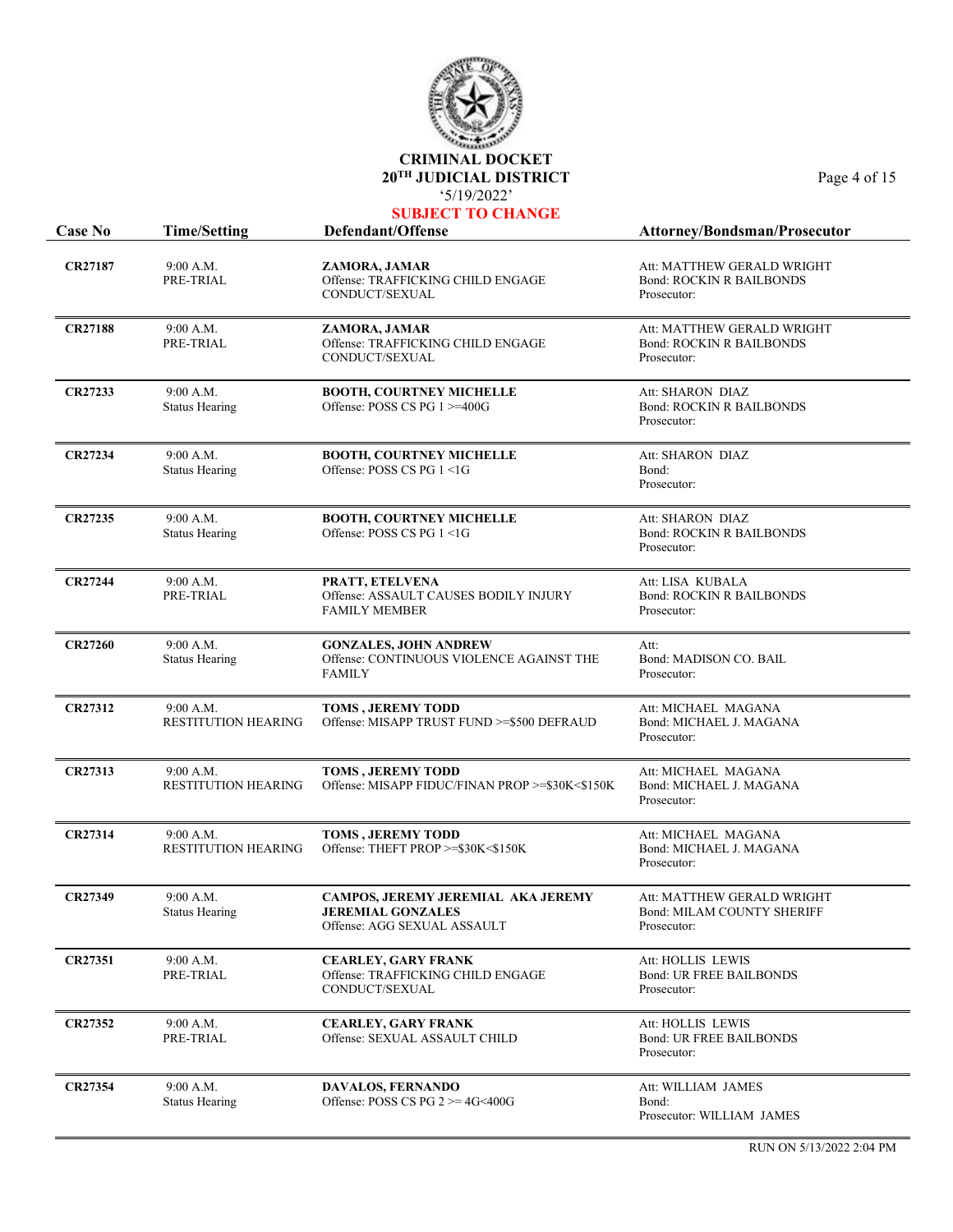

| UBJECT TO CHANGI |  |  |
|------------------|--|--|
|------------------|--|--|

| <b>Case No</b> | <b>Time/Setting</b>                | Defendant/Offense                                                                              | Attorney/Bondsman/Prosecutor                                                   |
|----------------|------------------------------------|------------------------------------------------------------------------------------------------|--------------------------------------------------------------------------------|
| CR27369        | 9:00 A.M.<br>PRE-TRIAL             | SOCKOL, MICHAEL ALLING<br>Offense: UNL INTER/USE/DISC WIRE/ORAL ELEC<br><b>COMMUNICATE</b>     | Att:<br><b>Bond: ROCKIN R BAILBONDS</b><br>Prosecutor:                         |
| <b>CR27551</b> | 9:00 A.M.<br><b>Status Hearing</b> | DAVILA, JOSE ANGEL<br>Offense: DRIVING WHILE INTOXICATED 3RD OR<br><b>MORE</b>                 | Att: MATTHEW GERALD WRIGHT<br><b>Bond: ROCKIN R BAILBONDS</b><br>Prosecutor:   |
| CR27598        | 9:00 A.M.<br><b>Status Hearing</b> | KAYANI, SAHIRA SIDDIQ<br>Offense: POSS CS PG $2 \ge 4$ G<400G                                  | Att:<br>Bond: TWIN PISTOL BAILBONDS LLC<br>Prosecutor:                         |
| CR27599        | 9:00 A.M.<br><b>Status Hearing</b> | KILLINGSWORTH, RANDLE M<br>Offense: EVADING ARREST DET W/VEH                                   | Att: MATTHEW GERALD WRIGHT<br><b>Bond: UR FREE BAILBONDS</b><br>Prosecutor:    |
| CR27635        | 9:00 A.M.<br>PRE-TRIAL             | <b>JETER, KARA MALIA</b><br>Offense: ENGAGE IN ORGANIZED CRIMINAL<br><b>ACTIVITY</b>           | Att: LISA KUBALA<br><b>Bond: ROCKIN R BAILBONDS</b><br>Prosecutor:             |
| CR27652        | 9:00 A.M.<br>PRE-TRIAL             | <b>ROGERS, THOMAS WAYNE</b><br>Offense: AGG ASSAULT W/DEADLY WEAPON                            | Att: WILLIAM JAMES<br>Bond: TWIN PISTOL BAILBONDS LLC<br>Prosecutor:           |
| CR27660        | 9:00 A.M.<br>PRE-TRIAL             | <b>ALLEN, KARLA SUE</b><br>Offense: PROH SEXUAL CONDUCT WITH<br>ANCESTOR/DESCENDANT            | Att: STEPHEN J. DEBYE<br>Bond: TWIN PISTOL BAILBONDS LLC<br>Prosecutor:        |
| CR27673        | 9:00 A.M.<br><b>Status Hearing</b> | <b>PAGE, BRYAN ERIC</b><br>Offense: POSS CS PG 1 <1G                                           | Att: MATTHEW GERALD WRIGHT<br><b>Bond: MILAM COUNTY SHERIFF</b><br>Prosecutor: |
| CR27674        | 9:00 A.M.<br><b>Status Hearing</b> | PAGE JR, JOEL DELANE<br>Offense: POSS CS PG 1 <1G                                              | Att: MATTHEW GERALD WRIGHT<br><b>Bond: MILAM COUNTY SHERIFF</b><br>Prosecutor: |
| <b>CR27678</b> | 9:00 A.M.<br><b>Status Hearing</b> | <b>BATISTE, RONALD EARL</b><br>Offense: ASSAULT FAM/HOUSE MEM IMPEDE<br><b>BREATH/CIRCULAT</b> | Att: STEPHEN J. DEBYE<br><b>Bond: ROCKIN R BAILBONDS</b><br>Prosecutor:        |
| <b>CR27718</b> | 9:00 A.M.<br>Status Hearing        | <b>BROOKS, PAUL ELDRIDGE</b><br>Offense: BURGLARY OF HABITATION                                | Att: MICHAEL R. CASARETTO<br>Bond: TWIN PISTOL BAILBONDS LLC<br>Prosecutor:    |
| CR27737        | 9:00 A.M.<br>PRE-TRIAL             | <b>HINES, MERRIAH</b><br>Offense: INJURY TO A CHILD                                            | Att: DAVID C. HARDAWAY<br><b>Bond: ROCKIN R BAILBONDS</b><br>Prosecutor:       |
| <b>CR27740</b> | 9:00 A.M.<br><b>Status Hearing</b> | <b>LANE, JUSTIN WYATT</b><br>Offense: AGG ASSAULT CAUSES SERIOUS BODILY<br>INJ                 | Att: LISA KUBALA<br>Bond: TWIN PISTOL BAILBONDS LLC<br>Prosecutor:             |
| CR27755        | 9:00 A.M.<br><b>Status Hearing</b> | <b>PAGE, BRYAN ERIC</b><br>Offense: BAIL JUMPING AND FAIL TO APPEAR<br><b>FELONY</b>           | Att: MATTHEW GERALD WRIGHT<br><b>Bond: MILAM COUNTY SHERIFF</b><br>Prosecutor: |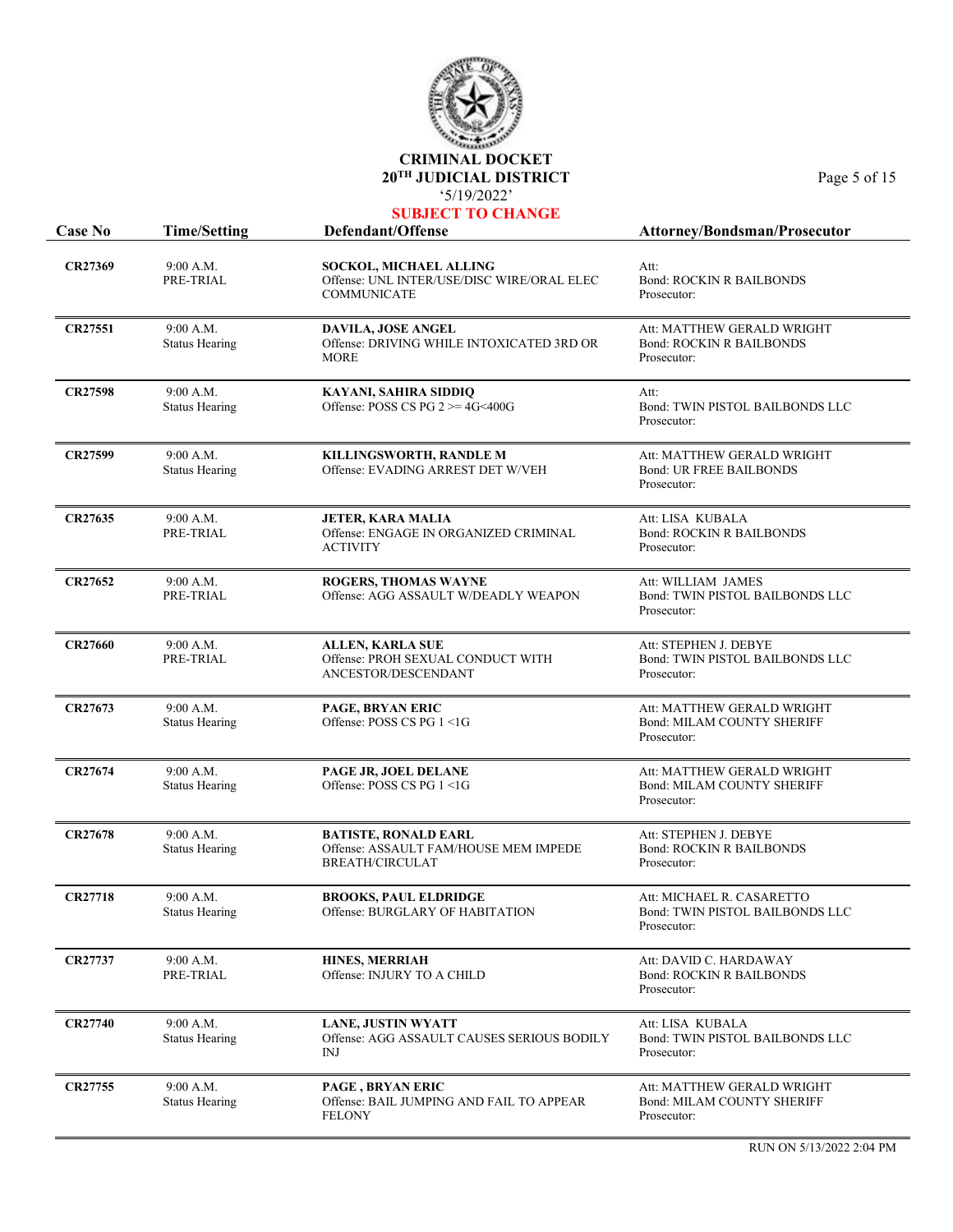

|                |                                    | <b>SUBJECT TO CHANGE</b>                                                                                  |                                                                               |
|----------------|------------------------------------|-----------------------------------------------------------------------------------------------------------|-------------------------------------------------------------------------------|
| <b>Case No</b> | <b>Time/Setting</b>                | Defendant/Offense                                                                                         | Attorney/Bondsman/Prosecutor                                                  |
| <b>CR27757</b> | 9:00 A.M.<br><b>Status Hearing</b> | <b>RANGEL, JOE LEWIS</b><br>Offense: ASSAULT FAM/HOUSE MEM IMPEDE<br><b>BREATH/CIRCULAT</b>               | Att: WILLIAM JAMES<br>Bond: TWIN PISTOL BAILBONDS LLC<br>Prosecutor:          |
| CR27758        | 9:00 A.M.<br>PRE-TRIAL             | <b>ROBINSON, JASON M</b><br>Offense: POSS CS PG 1 <1G                                                     | Att: HOAGIE KARELS<br><b>Bond: ROCKIN R BAILBONDS</b><br>Prosecutor:          |
| CR27759        | 9:00 A.M.<br>PRE-TRIAL             | <b>ROBINSON, JASON M</b><br>Offense: TAMPER/FABRICATE PHYS EVID<br><b>W/INTENT TO IMPAIR</b>              | Att: HOAGIE KARELS<br><b>Bond: ROCKIN R BAILBONDS</b><br>Prosecutor:          |
| CR27773        | 9:00 A.M.<br><b>Status Hearing</b> | <b>BEARD, TRAVIS GLEN</b><br>Offense: BURGLARY OF BUILDING                                                | Att: MICHAEL R. CASARETTO<br><b>Bond: MILAM COUNTY SHERIFF</b><br>Prosecutor: |
| <b>CR27774</b> | 9:00 A.M.<br><b>Status Hearing</b> | <b>BEARD, TRAVIS GLEN</b><br>Offense: BURGLARY OF BUILDING                                                | Att: MICHAEL R. CASARETTO<br>Bond:<br>Prosecutor:                             |
| CR27775        | 9:00 A.M.<br><b>Status Hearing</b> | <b>BEARD, TRAVIS GLEN</b><br>Offense: UNAUTH USE OF VEHICLE                                               | Att: MICHAEL R. CASARETTO<br>Bond:<br>Prosecutor:                             |
| <b>CR27922</b> | 9:00 A.M.<br><b>Status Hearing</b> | <b>BEARD, TRAVIS GLENN-LEWIS</b><br>Offense: BURGLARY OF BUILDING                                         | Att: MICHAEL R. CASARETTO<br><b>Bond: ROCKIN R BAILBONDS</b><br>Prosecutor:   |
| CR27923        | 9:00 A.M.<br><b>Status Hearing</b> | <b>BEARD, TRAVIS GLENN-LEWIS</b><br>Offense: UNAUTH USE OF VEHICLE                                        | Att: MICHAEL R. CASARETTO<br><b>Bond: ROCKIN R BAILBONDS</b><br>Prosecutor:   |
| <b>CR27942</b> | 9:00 A.M.<br><b>Status Hearing</b> | BRYANT, LATARSHA ROSHEA<br>Offense: AGG ASSAULT W/DEADLY WEAPON                                           | Att: WILLIAM JAMES<br><b>Bond: UR FREE BAILBONDS</b><br>Prosecutor:           |
| <b>CR27950</b> | 9:00 A.M.<br><b>Status Hearing</b> | <b>LABAT, CASEY ELAINE</b><br>Offense: THEFT PROP >=\$2,500<\$30K                                         | Att: SHARON DIAZ<br>Bond: TWIN PISTOL BAILBONDS LLC<br>Prosecutor:            |
| CR27953        | 9:00 A.M.<br>PRE-TRIAL             | <b>MCCORMICK, EDWARD THOMAS</b><br>Offense: SEX ABUSE OF CHILD CONTINUOUS:<br>VICTIM UNDER 14             | Att: HOLLIS LEWIS<br>Bond: TWIN PISTOL BAILBONDS LLC<br>Prosecutor:           |
| <b>CR27954</b> | 9:00 A.M.<br>PRE-TRIAL             | <b>MCCORMICK, EDWARD THOMAS</b><br>Offense: SEX ABUSE OF CHILD CONTINUOUS:<br>VICTIM UNDER 14             | Att: HOLLIS LEWIS<br><b>Bond: ROCKIN R BAILBONDS</b><br>Prosecutor:           |
| CR27979        | 9:00 A.M.<br><b>Bond Hearing</b>   | <b>LOCKETT, DAVID ANTHONY</b><br>Offense: CONTINUOUS VIOLENCE AGAINST THE<br><b>FAMILY/BOND SURRENDER</b> | Att: MATTHEW GERALD WRIGHT<br>Bond:<br>Prosecutor:                            |
| CR27995        | 9:00 A.M.<br><b>Status Hearing</b> | <b>MARTINEZ-HERRERA, ANTONY DAVID</b><br>Offense: POSS CS PG 1 <1G                                        | Att: TERRENCE MARSH<br>Bond: TWIN PISTOL BAILBONDS LLC<br>Prosecutor:         |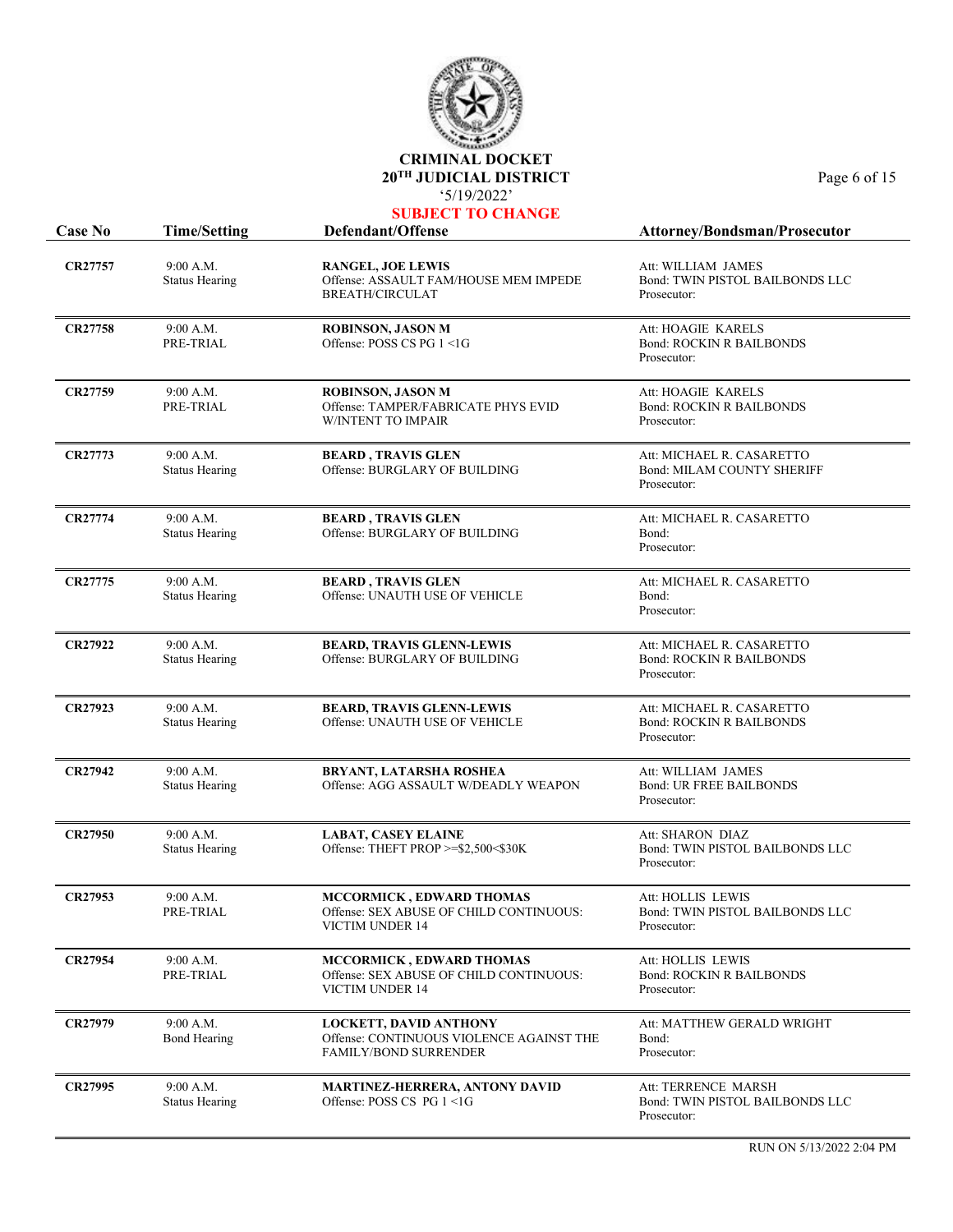

| UBJECT TO CHANGI |  |  |  |  |  |
|------------------|--|--|--|--|--|
|                  |  |  |  |  |  |

| <b>Case No</b> | <b>Time/Setting</b>                | Defendant/Offense                                                                                | Attorney/Bondsman/Prosecutor                                                   |
|----------------|------------------------------------|--------------------------------------------------------------------------------------------------|--------------------------------------------------------------------------------|
| <b>CR28018</b> | 9:00 A.M.<br>PRE-TRIAL             | MOORE, DONDRICK LAMONT<br>Offense: TERRORISTIC THREAT AGAINST PEACE<br>OFFICER/JUDGE             | Att: WILLIAM JAMES<br><b>Bond: UR FREE BAILBONDS</b><br>Prosecutor:            |
| <b>CR28019</b> | 9:00 A.M.<br>PRE-TRIAL             | MOORE, DONDRICK LAMONT<br>Offense: TERRORISTIC THREAT AGAINST PEACE<br>OFFICER/JUDGE             | Att: WILLIAM JAMES<br><b>Bond: UR FREE BAILBONDS</b><br>Prosecutor:            |
| <b>CR28020</b> | 9:00 A.M.<br>Plea Hearing          | <b>MUECK, JERRY KRISTOPHER</b><br>Offense: POSS CS PG $1 \geq 1$ G<4G                            | Att: ROSS WATSON<br><b>Bond: ROCKIN R BAILBONDS</b><br>Prosecutor:             |
| <b>CR28084</b> | 9:00 A.M.<br><b>Status Hearing</b> | <b>RUBIN, CARLOS DWAYNE</b><br>Offense: POSS CS PG 1 >=4G<200G                                   | Att: WILLIAM JAMES<br>Bond: GAGE GANDY BAIL BONDS<br>Prosecutor:               |
| <b>CR28085</b> | 9:00 A.M.<br><b>Status Hearing</b> | <b>RUBIN, CARLOS DWAYNE</b><br>Offense: PROH SUB CORR FACIL-<br>ALCOHOL/DRUG/PHONE/TOBACCO       | Att: WILLIAM JAMES<br><b>Bond: GAGE GANDY BAIL BONDS</b><br>Prosecutor:        |
| <b>CR28086</b> | 9:00 A.M.<br><b>Status Hearing</b> | <b>RUBIN, CARLOS DWAYNE</b><br>Offense: POSS CS PG 1 >=1G<4G                                     | Att: WILLIAM JAMES<br>Bond: GAGE GANDY BAIL BONDS<br>Prosecutor:               |
| <b>CR28095</b> | 9:00 A.M.<br>PRE-TRIAL             | AMAYA, ANDREA DAWN<br>Offense: POSS CS PG $2 \ge 4$ G<400G                                       | Att: Shawn C. Brown<br><b>Bond: ROCKIN R BAILBONDS</b><br>Prosecutor:          |
| <b>CR28096</b> | 9:00 A.M.<br>PRE-TRIAL             | <b>AMAYA, ANDREA DAWN</b><br>Offense: POSS CS PG 1 >=4G<200G                                     | Att: Shawn C. Brown<br><b>Bond: ROCKIN R BAILBONDS</b><br>Prosecutor:          |
| <b>CR28101</b> | 9:00 A.M.<br>PRE-TRIAL             | <b>BURNS, TIMOTHY TIMEN</b><br>Offense: POSS CS PG $1$ >=4G<200G                                 | Att: HOLLIS LEWIS<br>Bond: L & S SERVICES LLC<br>Prosecutor:                   |
| <b>CR28103</b> | 9:00 A.M.<br>PRE-TRIAL             | <b>CASTILLO, EDWARD JAMES</b><br>Offense: FRAUD USE/POSS IDENT INFO # ITEMS <5<br><b>ELDERLY</b> | Att: MATTHEW GERALD WRIGHT<br>Bond: FALLS COUNTY BONDING<br>Prosecutor:        |
| <b>CR28104</b> | 9:00 A.M.<br>PRE-TRIAL             | <b>CASTILLO, EDWARD JAMES</b><br>Offense: BURGLARY OF BUILDING                                   | Att: MATTHEW GERALD WRIGHT<br><b>Bond: FALLS COUNTY BONDING</b><br>Prosecutor: |
| <b>CR28107</b> | 9:00 A.M.<br>PRE-TRIAL             | <b>GROSSHANS, CAROLYN ANN</b><br>Offense: POSS CS PG $2 < 1$ G                                   | Att: SHARON DIAZ<br>Bond: L & S SERVICES LLC<br>Prosecutor:                    |
| <b>CR28108</b> | 9:00 A.M.<br>PRE-TRIAL             | <b>GROSSHANS, CAROLYN ANN</b><br>Offense: BURGLARY OF HABITATION/BOND<br><b>SURRENDER</b>        | Att: SHARON DIAZ<br>Bond: L & S SERVICES LLC<br>Prosecutor:                    |
| <b>CR28109</b> | 9:00 A.M.<br>PRE-TRIAL             | <b>GONZALES, PEDRO</b><br>Offense: DRIVING WHILE INTOXICATED 3RD OR<br><b>MORE IAT</b>           | Att: RUSS SABLATURA<br><b>Bond: ROCKIN R BAILBONDS</b><br>Prosecutor:          |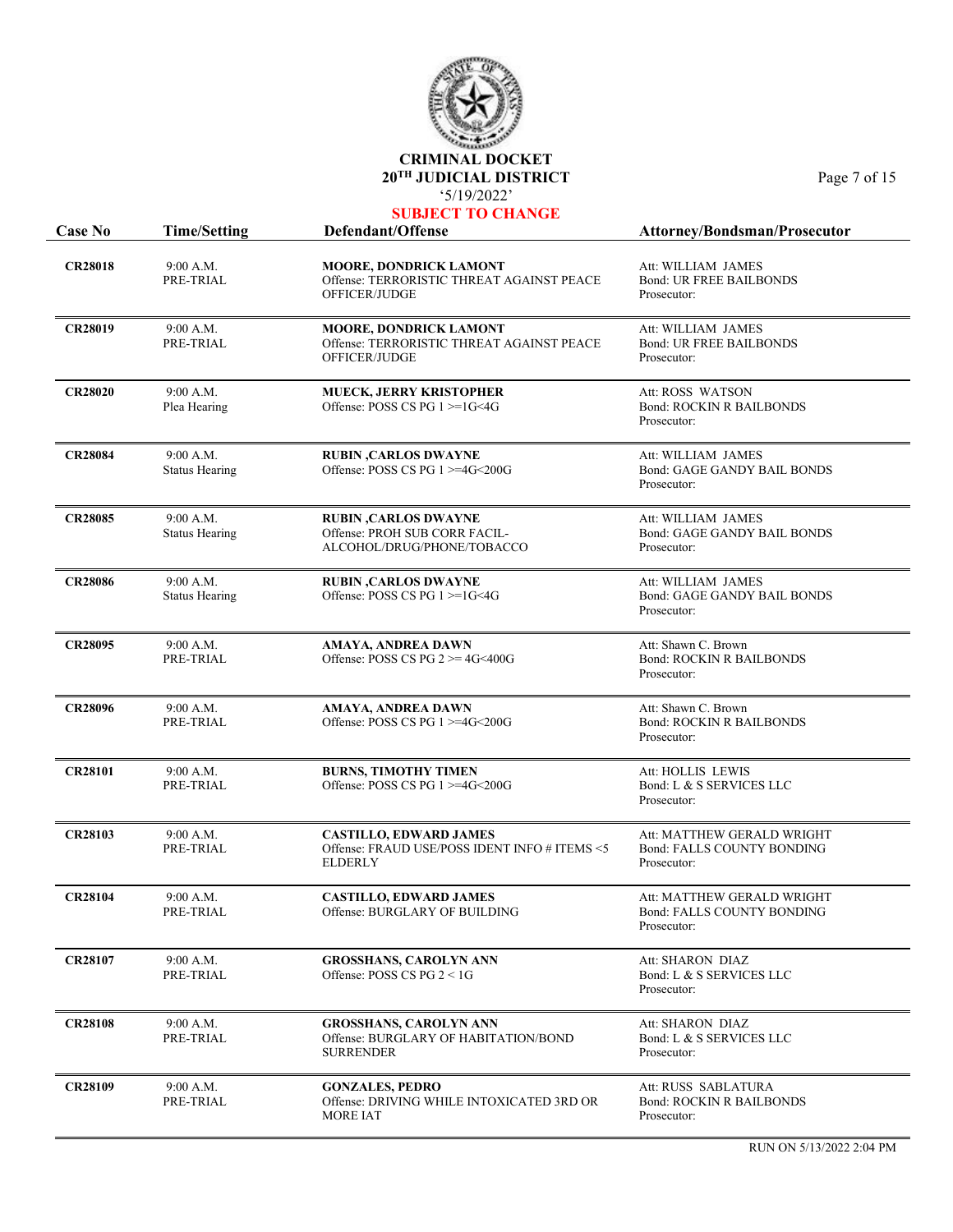

| <b>SUBJECT TO CHANGE</b> |                        |                                                                                                      |                                                                            |  |
|--------------------------|------------------------|------------------------------------------------------------------------------------------------------|----------------------------------------------------------------------------|--|
| <b>Case No</b>           | <b>Time/Setting</b>    | Defendant/Offense                                                                                    | <b>Attorney/Bondsman/Prosecutor</b>                                        |  |
| <b>CR28115</b>           | 9:00 A.M.<br>PRE-TRIAL | <b>MCCARTY, SHERRI</b><br>Offense: POSS CS PG $2 \ge 4$ G<400G                                       | Att: STEPHEN J. DEBYE<br><b>Bond: ROCKIN R BAILBONDS</b><br>Prosecutor:    |  |
| <b>CR28122</b>           | 9:00 A.M.<br>PRE-TRIAL | PARKER, WESLEY EUGENE<br>Offense: UNL POSS FIREARM BY FELON                                          | Att: MICHAEL MAGANA<br><b>Bond: MILAM COUNTY SHERIFF</b><br>Prosecutor:    |  |
| <b>CR28129</b>           | 9:00 A.M.<br>PRE-TRIAL | <b>WASHINGTON, JAVONTE KEVIN</b><br>Offense: ROBBERY                                                 | Att: MICHAEL R. CASARETTO<br><b>Bond: UR FREE BAILBONDS</b><br>Prosecutor: |  |
| <b>CR28130</b>           | 9:00 A.M.<br>PRE-TRIAL | <b>WASHINGTON, JAVONTE KEVIN</b><br>Offense: INJURY CHILD/ELDERLY/DISABLE W/INT<br><b>BODILY INJ</b> | Att: MICHAEL R. CASARETTO<br><b>Bond: UR FREE BAILBONDS</b><br>Prosecutor: |  |
| <b>CR28131</b>           | 9:00 A.M.<br>PRE-TRIAL | <b>WASHINGTON, JAVONTE KEVIN</b><br>Offense: INJURY CHILD/ELDERLY/DISABLE W/INT                      | Att: MICHAEL R. CASARETTO<br><b>Bond: UR FREE BAILBONDS</b>                |  |

|                | PRE-TRIAL                | Offense: INJURY CHILD/ELDERLY/DISABLE W/INT<br><b>BODILY INJ</b>             | <b>Bond: UR FREE BAILBONDS</b><br>Prosecutor:         |
|----------------|--------------------------|------------------------------------------------------------------------------|-------------------------------------------------------|
| <b>CR28149</b> | 9:00 A.M.<br>Arraignment | <b>BILLINGSLEY , PAUL ANTHONY</b><br>Offense: POSS CS PG $1/1-B \geq 1$ G<4G | Att:<br><b>Bond: UR FREE BAILBONDS</b><br>Prosecutor: |
| <b>CR28150</b> | 9:00 A.M.                | <b>BILLINGSLEY , PAUL ANTHONY</b>                                            | Att:                                                  |

Arraignment

|                |                                                   |                                                                                         | Prosecutor:                                                          |
|----------------|---------------------------------------------------|-----------------------------------------------------------------------------------------|----------------------------------------------------------------------|
| <b>CR28151</b> | 9:00 A.M.<br>Arraignment                          | <b>BOLDEN, DEANDRE WILMER ALEXANDER</b><br>Offense: MAN DEL CS PG $2 \ge 400$ G         | Att: WILLIAM JAMES<br><b>Bond: ROCKIN R BAILBONDS</b><br>Prosecutor: |
| <b>CR28152</b> | 9:00 A.M.<br>$\lambda$ , and the set of $\lambda$ | <b>ESPINALES, EDWIN</b><br>$OR$ $A Q Q A I H T T L A M J J Q I J Q T R L A T R D T R T$ | Att:<br>$\mathbf{D}$ 1                                               |

Offense: POSS CS PG 1/1-B >=1G<4G

| <b>CR28152</b> | 9:00 A.M.<br>Arraignment | <b>ESPINALES, EDWIN</b><br>Offense: ASSAULT FAM/HOUSE MEM IMPEDE<br><b>BREATH/CIRCULAT</b> | Att:<br>Bond:<br>Prosecutor:                           |
|----------------|--------------------------|--------------------------------------------------------------------------------------------|--------------------------------------------------------|
| <b>CR28153</b> | 9:00 A.M.<br>Arraignment | <b>ESPINALES, EDWIN</b><br>Offense: CONTINUOUS VIOLENCE AGAINST THE<br><b>FAMILY</b>       | Att: ERNEST ALDERETE<br>Bond: B-N-B<br>Prosecutor:     |
| <b>CR28154</b> | 9:00 A.M.<br>Arraignment | <b>ESPINALES, EDWIN</b><br>Offense: ASSAULT FAM/HOUSE MEM IMPEDE<br><b>BREATH/CIRCULAT</b> | Att: ERNEST ALDERETE<br>Bond: B-N-B<br>Prosecutor:     |
| CR28155        | 9:00 A.M.<br>Arraignment | <b>GLASPIE, RYAN TREMAINE</b><br>Offense: POSS MARIJ >5LBS<=50LBS                          | Att:<br><b>Bond: UR FREE BAILBONDS</b><br>Prosecutor:  |
|                |                          |                                                                                            |                                                        |
| <b>CR28156</b> | 9:00 A.M.<br>Arraignment | <b>HARRIS, KERRY</b><br>Offense: EVADING ARREST DETENTION W/VEH OR<br><b>WATERCRAFT</b>    | Att:<br><b>Bond: ROCKIN R BAILBONDS</b><br>Prosecutor: |

Bond: UR FREE BAILBONDS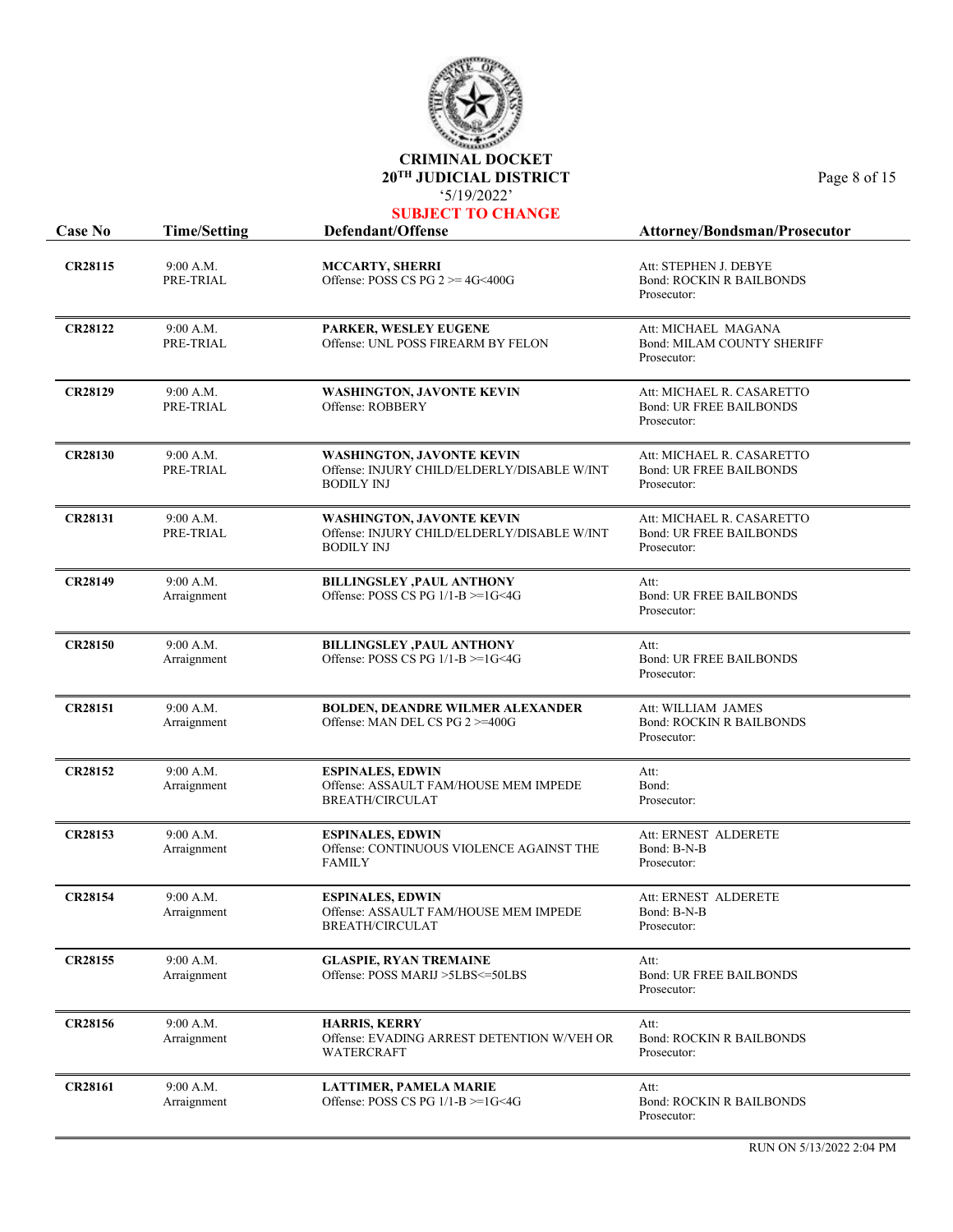

| <b>Case No</b> | <b>Time/Setting</b>                  | NUDURUT TU UM<br>Defendant/Offense                                                                   | Attorney/Bondsman/Prosecutor                                                  |
|----------------|--------------------------------------|------------------------------------------------------------------------------------------------------|-------------------------------------------------------------------------------|
| <b>CR28162</b> | 9:00 A.M.<br>Arraignment             | <b>LOPEZ, ERIC MATTHEW</b><br>Offense: EVADING ARREST DETENTION                                      | Att:<br><b>Bond: UR FREE BAILBONDS</b><br>Prosecutor:                         |
| <b>CR28163</b> | 9:00 A.M.<br>Arraignment             | <b>MONTOYA, DALLAS BRITT</b><br>Offense: INTOXICATED ASSAULT W/VEHICLE SBI                           | Att:<br><b>Bond: ROCKIN R BAILBONDS</b><br>Prosecutor:                        |
| CR28165        | 9:00 A.M.<br>Arraignment             | <b>SANKEY, JERCORION PAUL</b><br>Offense: EVADE ARR DET W/VEH/WTRCFT W/PREV<br>CONV OR SBI           | Att:<br>Bond: TWIN PISTOL BAILBONDS LLC<br>Prosecutor:                        |
| <b>CR28166</b> | 9:00 A.M.<br>Arraignment             | <b>SCARBOROUGH, CLINT</b><br>Offense: POSS CS PG 1 >=1G<4G                                           | Att:<br>Bond: TWIN PISTOL BAILBONDS LLC<br>Prosecutor:                        |
| <b>CR28169</b> | 9:00 A.M.<br>Arraignment             | WILDE-BERRY, DANIEL ADAM<br>Offense: POSS CS PG $2 \ge 1$ G<4G                                       | Att:<br>Bond: TWIN PISTOL BAILBONDS LLC<br>Prosecutor:                        |
| <b>CR25858</b> | $1:30$ P.M.<br><b>CONTESTED MTP</b>  | <b>WALLACE, KELLY RYAN</b><br>Offense: POSS CS PG 1 >=4G<200G                                        | Att: MATTHEW GERALD WRIGHT<br>Bond: B-N-B<br>Prosecutor: STACI JOHNSON SCAMAN |
| <b>CR26106</b> | $1:30$ P.M.<br><b>CONTESTED MTR</b>  | SNYDER, CHELSEA ELIZABETH<br>Offense: INJURY CHILD/ELDERLY/DISABLE W/INT<br><b>BODILY INJ</b>        | Att: SHARON DIAZ<br>Bond:<br>Prosecutor:                                      |
| <b>CR26682</b> | 1:30 P.M.<br><b>CONTESTED MTP</b>    | <b>WALLACE, KELLY RYAN</b><br>Offense: POSS CS PG 1 <1G                                              | Att: MATTHEW GERALD WRIGHT<br>Bond: B-N-B<br>Prosecutor: STACI JOHNSON SCAMAN |
| <b>CR26723</b> | 1:30 P.M.<br><b>Status Hearing</b>   | <b>WALLACE, KELLY RYAN</b><br>Offense: BAIL JUMPING AND FAIL TO APPEAR<br><b>FELONY</b>              | Att: MATTHEW GERALD WRIGHT<br>Bond: B-N-B<br>Prosecutor: STACI JOHNSON SCAMAN |
| CR26785        | 1:30 P.M.<br><b>Status Hearing</b>   | <b>MORAGA, JOE ALEXANDER</b><br>Offense: POSS CS PG 1 >=1G<4G                                        | Att: WILLIAM JAMES<br><b>Bond: ROCKIN R BAILBONDS</b><br>Prosecutor:          |
| <b>CR26786</b> | 1:30 P.M.<br><b>Status Hearing</b>   | <b>MORAGA, JOE ALEXANDER</b><br>Offense: TAMPER FABRICATE PHYSICAL EVID<br><b>W/INTENT TO IMPAIR</b> | Att: WILLIAM JAMES<br><b>Bond: ROCKIN R BAILBONDS</b><br>Prosecutor:          |
| <b>CR26836</b> | $1:30$ P.M.<br><b>Status Hearing</b> | PULLEY, DONTE TREYMAYNE<br>Offense: THEFT PROP >=\$2,500<\$30K                                       | Att: MATTHEW GERALD WRIGHT<br>Bond:<br>Prosecutor:                            |
| <b>CR26851</b> | 1:30 P.M.<br><b>CONTESTED MTP</b>    | <b>BENFORD, MARK ANTHONY</b><br>Offense: POSS CS PG 1 <1G                                            | Att: DARWIN MCKEE<br>Bond:<br>Prosecutor:                                     |
| <b>CR26947</b> | 1:30 P.M.<br><b>Status Hearing</b>   | <b>MORAGA, JOE ALEXANDER</b><br>Offense: BURGLARY OF HABITATION                                      | Att: WILLIAM JAMES<br><b>Bond: ROCKIN R BAILBONDS</b><br>Prosecutor:          |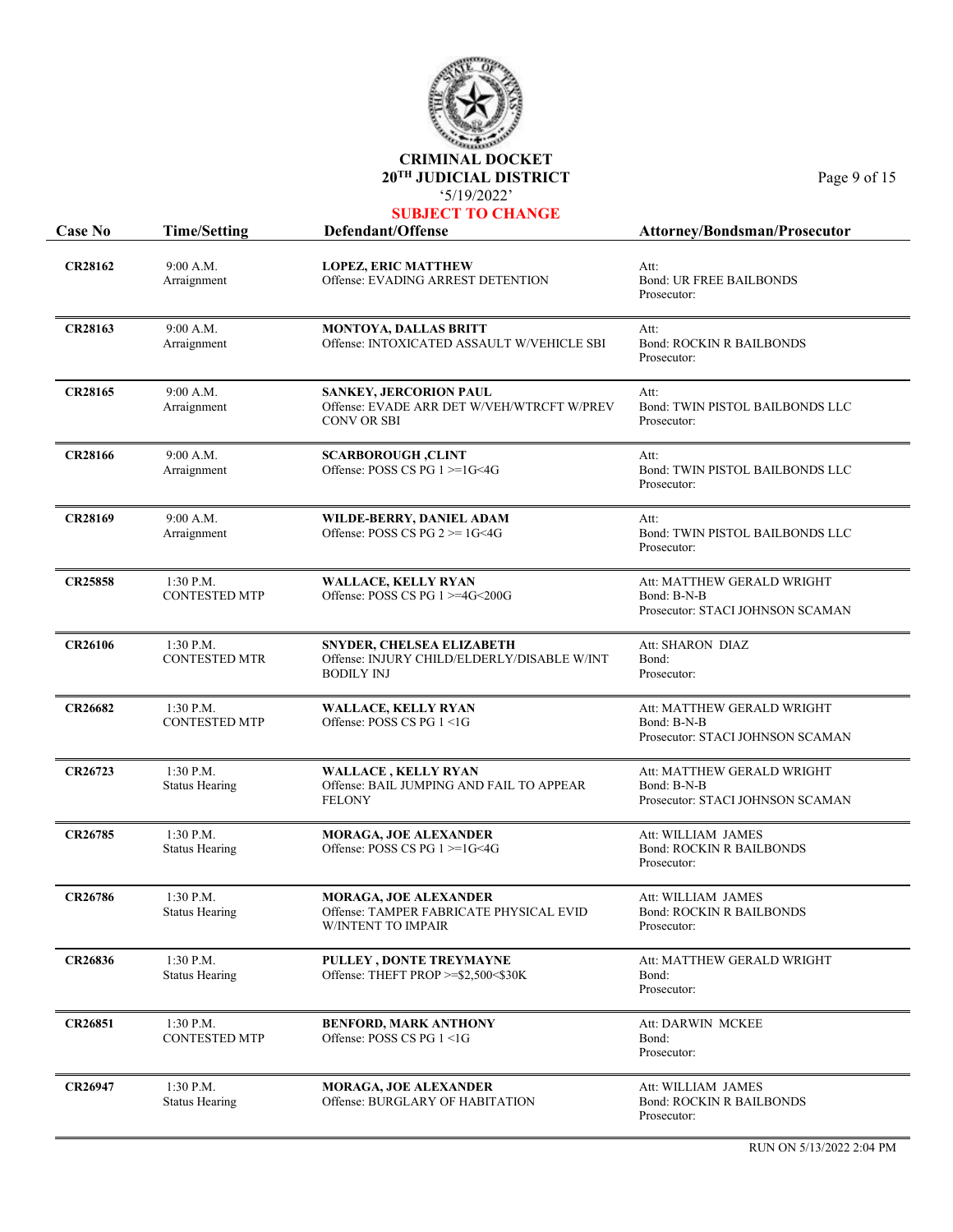

| <b>Case No</b> | <b>Time/Setting</b>                  | Defendant/Offense                                                                           | <b>Attorney/Bondsman/Prosecutor</b>                                         |
|----------------|--------------------------------------|---------------------------------------------------------------------------------------------|-----------------------------------------------------------------------------|
| <b>CR26948</b> | $1:30$ P.M.<br><b>Status Hearing</b> | <b>MORAGA, JOE ALEXANDER</b><br>Offense: POSS CS PG 1 <1G                                   | Att: WILLIAM JAMES<br><b>Bond: ROCKIN R BAILBONDS</b><br>Prosecutor:        |
| <b>CR27080</b> | 1:30 P.M.<br>status mtp              | ALDAMA, DIANA MARIE<br>Offense: POSS CS PG1 <1G DFZ IAT                                     | Att:<br>Bond:<br>Prosecutor:                                                |
| <b>CR27081</b> | 1:30 P.M.<br><b>Status Hearing</b>   | <b>BALDERAS, MARIO GONZALES</b><br>Offense: POSS CS PG $1$ >=4G<200G                        | Att: MATTHEW GERALD WRIGHT<br>Bond: B-N-B<br>Prosecutor:                    |
| <b>CR27121</b> | 1:30 P.M.<br><b>Status Hearing</b>   | ANDERSON, DYRAL WAYNE<br>Offense: UNAUTH USE OF VEHICLE                                     | Att: MICHAEL R. CASARETTO<br>Bond: L & S SERVICES LLC<br>Prosecutor:        |
| <b>CR27190</b> | 1:30 P.M.<br><b>Status Hearing</b>   | <b>BENFORD, MARK ANTHONY</b><br>Offense: THEFT OF FIREARM                                   | Att: TERRENCE MARSH<br>Bond: L & S SERVICES LLC<br>Prosecutor:              |
| <b>CR27194</b> | $1:30$ P.M.<br>PRE-TRIAL             | <b>BROOKS, COREY JAMAAL</b><br>Offense: AGG SEXUAL ASSAULT CHILD                            | Att: MATTHEW GERALD WRIGHT<br><b>Bond: UR FREE BAILBONDS</b><br>Prosecutor: |
| <b>CR27194</b> | 1:30 P.M.<br>M/RECONS.               | <b>BROOKS, COREY JAMAAL</b><br>Offense: AGG SEXUAL ASSAULT CHILD                            | Att: MATTHEW GERALD WRIGHT<br><b>Bond: UR FREE BAILBONDS</b><br>Prosecutor: |
| <b>CR27342</b> | 1:30 P.M.<br>PRE-TRIAL               | WOOLVERTON, WINSTON LOY<br>Offense: THEFT PROP <\$2,500 2/MORE PREV CONV                    | Att: ERNEST ALDERETE<br>Bond:<br>Prosecutor:                                |
| CR27343        | 1:30 P.M.<br>PRE-TRIAL               | <b>WOOLVERTON, WINSTON LOY</b><br>Offense: POSS CS PG 1 <1G                                 | Att: ERNEST ALDERETE<br>Bond:<br>Prosecutor:                                |
| <b>CR27344</b> | 1:30 P.M.<br>PRE-TRIAL               | WOOLVERTON, WINSTON LOY<br>Offense: UNAUTH USE OF VEHICLE                                   | Att: ERNEST ALDERETE<br>Bond:<br>Prosecutor:                                |
| CR27345        | 1:30 P.M.<br>PRE-TRIAL               | WOOLVERTON, WINSTON LOY<br>Offense: EVADING ARREST DET W/VEH                                | Att: ERNEST ALDERETE<br>Bond:<br>Prosecutor:                                |
| CR27356        | 1:30 P.M.<br><b>Status Hearing</b>   | <b>ECKLES, LAUREN ASHLEY</b><br>Offense: PROH SUB CORR FACIL-<br>ALCOHOL/DRUG/PHONE/TOBACCO | Att: ERNEST ALDERETE<br>Bond:<br>Prosecutor:                                |
| CR27357        | $1:30$ P.M.<br><b>Status Hearing</b> | <b>ECKLES, LAUREN ASHLEY</b><br>Offense: POSS CS PG $1 \geq 1$ G<4G                         | Att: ERNEST ALDERETE<br>Bond: AA-BEST BAIL BONDS<br>Prosecutor:             |
| <b>CR27358</b> | 1:30 P.M.<br><b>Status Hearing</b>   | <b>ECKLES, LAUREN ASHLEY</b><br>Offense: POSS CS PG $2 \ge 4$ G<400G                        | Att: ERNEST ALDERETE<br>Bond: AA-BEST BAIL BONDS<br>Prosecutor:             |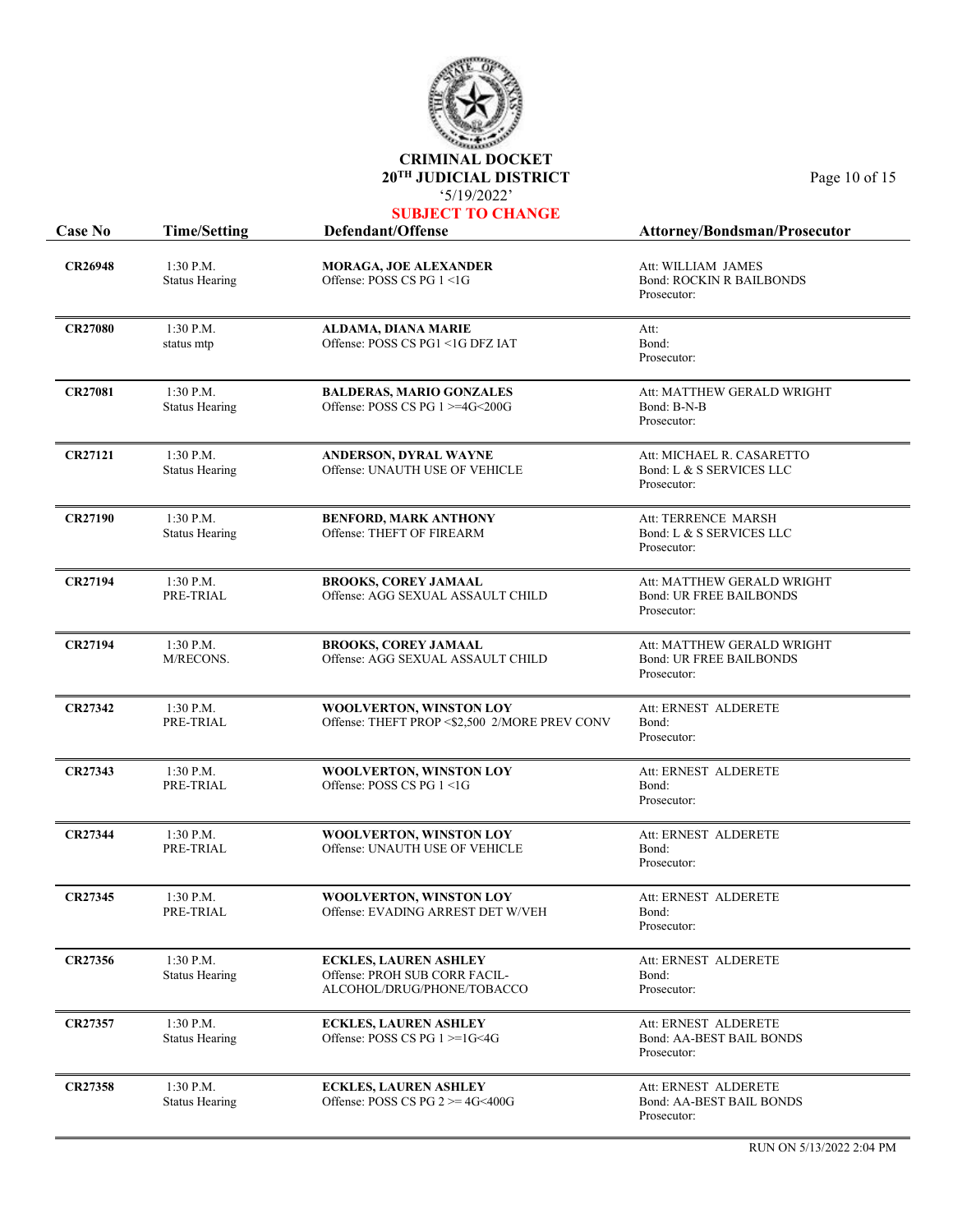

| Case No        | <b>Time/Setting</b>                  | Defendant/Offense                                                                            | Attorney/Bondsman/Prosecutor                                     |
|----------------|--------------------------------------|----------------------------------------------------------------------------------------------|------------------------------------------------------------------|
| CR27359        | $1:30$ P.M.<br><b>Status Hearing</b> | <b>ECKLES, LAUREN ASHLEY</b><br>Offense: FRAUD USE/POSS IDENTIFYING INFO #<br>ITEMS $<$ 5    | Att: ERNEST ALDERETE<br>Bond: AA-BEST BAIL BONDS<br>Prosecutor:  |
| <b>CR27434</b> | 1:30 P.M.<br>PRE-TRIAL               | <b>CONTRERAS, RALPH JR</b><br>Offense: AGG ASSAULT W/DEADLY WEAPON                           | Att: MICHAEL MAGANA<br>Bond:<br>Prosecutor:                      |
| CR27456        | $1:30$ P.M.<br><b>Status Hearing</b> | <b>MORAGA, JOE ALEXANDER</b><br>Offense: BAIL JUMPING AND FAIL TO APPEAR<br><b>FELONY</b>    | Att:<br>Bond:<br>Prosecutor:                                     |
| CR27457        | 1:30 P.M.<br><b>Status Hearing</b>   | <b>MORAGA , JOE ALEXANDER</b><br>Offense: BAIL JUMPING AND FAIL TO APPEAR<br><b>FELONY</b>   | Att:<br>Bond:<br>Prosecutor:                                     |
| CR27458        | 1:30 P.M.<br><b>Status Hearing</b>   | MORAGA, JOE ALEXANDER<br>Offense: BAIL JUMPING AND FAIL TO APPEAR<br><b>FELONY</b>           | Att:<br>Bond:<br>Prosecutor:                                     |
| CR27459        | 1:30 P.M.<br><b>Status Hearing</b>   | <b>MORAGA, JOE ALEXANDER</b><br>Offense: BAIL JUMPING AND FAIL TO APPEAR<br><b>FELONY</b>    | Att:<br>Bond:<br>Prosecutor:                                     |
| CR27469        | $1:30$ P.M.<br><b>Status Hearing</b> | <b>VARGAS, MATTHEW LEE</b><br>Offense: UNAUTH USE OF VEHICLE                                 | Att: STEPHEN J. DEBYE<br>Bond: B-N-B<br>Prosecutor:              |
| <b>CR27470</b> | 1:30 P.M.<br><b>Status Hearing</b>   | <b>VARGAS, MATTHEW LEE</b><br>Offense: UNAUTH USE OF VEHICLE                                 | Att: STEPHEN J. DEBYE<br>Bond: B-N-B<br>Prosecutor:              |
| <b>CR27471</b> | 1:30 P.M.<br><b>Status Hearing</b>   | VARGAS ,MATTHEW LEE<br>Offense: BURGLARY OF HABITATION                                       | Att: STEPHEN J. DEBYE<br>Bond: B-N-B<br>Prosecutor:              |
| CR27472        | 1:30 P.M.<br><b>Status Hearing</b>   | <b>VARGAS , MATTHEW LEE</b><br>Offense: UNL POSS FIREARM BY FELON                            | Att: STEPHEN J. DEBYE<br>Bond: L & S SERVICES LLC<br>Prosecutor: |
| CR27473        | 1:30 P.M.<br><b>Status Hearing</b>   | VARGAS ,MATTHEW LEE<br>Offense: EVADING ARREST DET W/PREV<br><b>CONVICTION</b>               | Att: STEPHEN J. DEBYE<br>Bond: B-N-B<br>Prosecutor:              |
| <b>CR27474</b> | $1:30$ P.M.<br><b>Status Hearing</b> | <b>VARGAS, MATTHEW LEE</b><br>Offense: UNAUTH USE OF VEHICLE                                 | Att: STEPHEN J. DEBYE<br>Bond: B-N-B<br>Prosecutor:              |
| CR27483        | 1:30 P.M.<br><b>Status Hearing</b>   | <b>BALDERAS, MARIO GONZALES</b><br>Offense: BAIL JUMPING AND FAIL TO APPEAR<br><b>FELONY</b> | Att: MATTHEW GERALD WRIGHT<br>Bond:<br>Prosecutor:               |
| CR27555        | 1:30 P.M.<br><b>Status Hearing</b>   | <b>ODER, KENNETH MICHAEL</b><br>Offense: INTOXICATION ASSAULT W/VEHICLE SBI                  | Att: MATTHEW GERALD WRIGHT<br>Bond:<br>Prosecutor:               |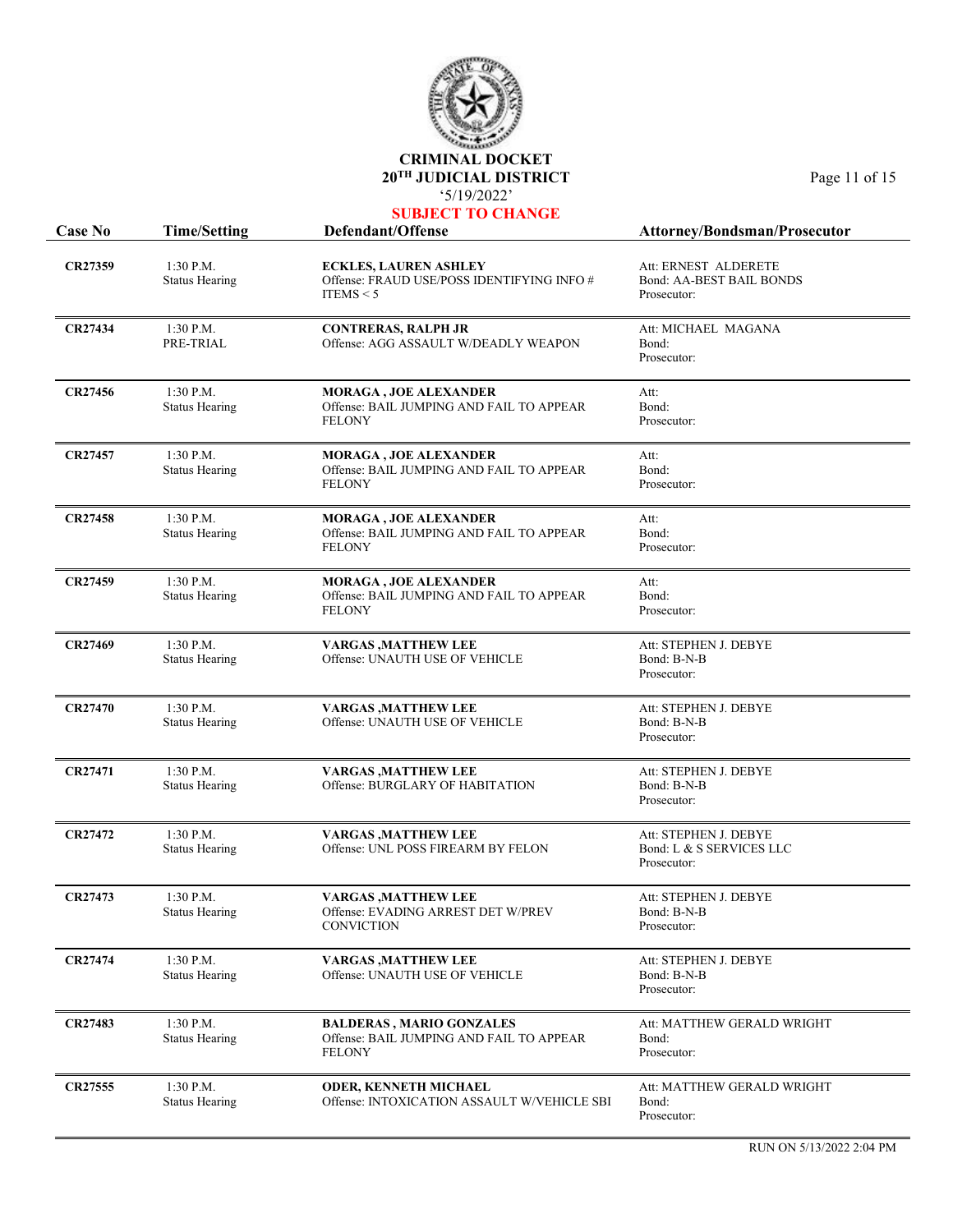

|  |  | UBJECT TO CHANGE |  |
|--|--|------------------|--|
|  |  |                  |  |

| <b>Case No</b> | <b>Time/Setting</b>                  | Defendant/Offense                                                                                          | Attorney/Bondsman/Prosecutor                                          |
|----------------|--------------------------------------|------------------------------------------------------------------------------------------------------------|-----------------------------------------------------------------------|
| <b>CR27577</b> | $1:30$ P.M.<br><b>Status Hearing</b> | FISHER, AMANDA LEE<br>Offense: ASSAULT FAMILY/HOUSEHOLD MEMBER<br>PREV CONVIAT                             | Att: SHARON DIAZ<br>Bond:<br>Prosecutor:                              |
| <b>CR27637</b> | $1:30$ P.M.<br>status mtp            | <b>LOPEZ, BRYAN SCOTT</b><br>Offense: POSS CS PG 1 <1G                                                     | Att: WILLIAM JAMES<br>Bond:<br>Prosecutor:                            |
| <b>CR27711</b> | $1:30$ P.M.<br>PRE-TRIAL             | <b>TALLEY, GARY NEWTON</b><br>Offense: TERRORISTIC THREAT AGAINST PEACE<br>OFFICER/JUDGE                   | Att: MATTHEW GERALD WRIGHT<br>Bond:<br>Prosecutor:                    |
| CR27726        | 1:30 P.M.<br><b>Status Hearing</b>   | <b>FARAMAZI, ALI</b><br>Offense: DRIVING WHILE INTOXICATED 3RD OR<br><b>MORE</b>                           | Att: WILLIAM JAMES<br>Bond:<br>Prosecutor:                            |
| <b>CR27728</b> | $1:30$ P.M.<br><b>Status Hearing</b> | <b>FISHER, AMANDA LEE</b><br>Offense: ASSAULT FAMILY/HOUSEHOLD MEMBER<br>PREV CONVIAT                      | Att: SHARON DIAZ<br>Bond:<br>Prosecutor:                              |
| <b>CR27735</b> | $1:30$ P.M.<br><b>Status Hearing</b> | <b>HAYS, RICHARD BRANN</b><br>Offense: POSS CS PG 1 <1G/BOND SURRENDER                                     | Att: MATTHEW GERALD WRIGHT<br>Bond:<br>Prosecutor:                    |
| CR27736        | 1:30 P.M.<br><b>Status Hearing</b>   | <b>HAYS, RICHARD BRANN</b><br>Offense: TAMPER FABRICATE PHYSICAL EVID<br>W/INTENT TO IMPAIR/BOND SURRENDER | Att: MATTHEW GERALD WRIGHT<br>Bond:<br>Prosecutor:                    |
| CR27745        | $1:30$ P.M.<br>PRE-TRIAL             | VARGAS-LOPEZ, NICO XAVIER RAY<br>Offense: POSS OF CHILD PORNOGRAPHY                                        | Att: HOAGIE KARELS<br><b>Bond: UR FREE BAILBONDS</b><br>Prosecutor:   |
| CR27769        | $1:30$ P.M.<br><b>Status Hearing</b> | <b>VARGAS, MATTHEW LEE</b><br>Offense: UNAUTH USE OF VEHICLE / BOND<br><b>SURRENDER</b>                    | Att: STEPHEN J. DEBYE<br>Bond: B-N-B<br>Prosecutor:                   |
| CR27782        | $1:30$ P.M.<br><b>Status Hearing</b> | MORAGA JR., JOE ALEXANDER<br>Offense: EVADING ARREST DET W/VEH                                             | Att:<br>Bond:<br>Prosecutor:                                          |
| <b>CR27839</b> | $1:30$ P.M.<br><b>Status Hearing</b> | TOVAR, DANIEL WAYNE<br>Offense: UNL POSS FIREARM BY FELON                                                  | Att: TERRENCE MARSH<br>Bond: TWIN PISTOL BAILBONDS LLC<br>Prosecutor: |
| <b>CR27840</b> | $1:30$ P.M.<br><b>Status Hearing</b> | TOVAR, DANIEL WAYNE<br>Offense: POSS CS PG 1 <1G                                                           | Att: TERRENCE MARSH<br>Bond: TWIN PISTOL BAILBONDS LLC<br>Prosecutor: |
| <b>CR27841</b> | 1:30 P.M.<br><b>Status Hearing</b>   | <b>TOVAR, DANIEL WAYNE</b><br>Offense: POSS CS PG 1 <1G                                                    | Att: TERRENCE MARSH<br>Bond: TWIN PISTOL BAILBONDS LLC<br>Prosecutor: |
| CR27843        | 1:30 P.M.<br><b>Status Hearing</b>   | <b>VARGAS, MATTHEW</b><br>Offense: BURGLARY HABITATION INTEND OTHER<br><b>FELONY</b>                       | Att:<br>Bond: B-N-B<br>Prosecutor:                                    |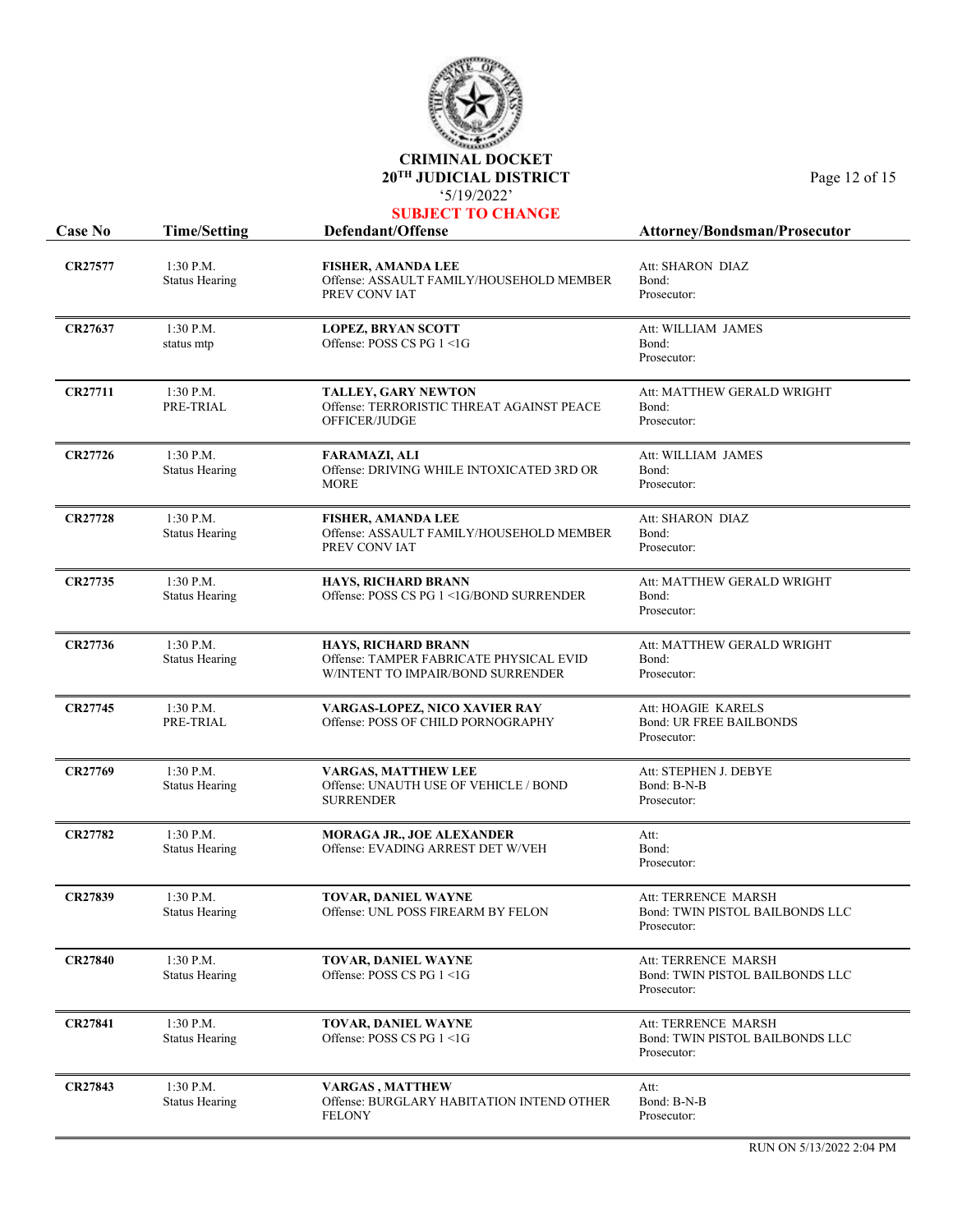

| <b>Case No</b> | <b>Time/Setting</b>                  | Defendant/Offense                                                                                         | Attorney/Bondsman/Prosecutor                                                |
|----------------|--------------------------------------|-----------------------------------------------------------------------------------------------------------|-----------------------------------------------------------------------------|
| <b>CR27848</b> | $1:30$ P.M.<br><b>Status Hearing</b> | <b>BENFORD, MARK ANTHONY</b><br>Offense: AGG ASSAULT W/DEADLY WEAPON                                      | Att:<br>Bond:<br>Prosecutor:                                                |
| CR27856        | $1:30$ P.M.<br><b>Status Hearing</b> | <b>JOHNSON, JEREMY SHAUN</b><br>Offense: THEFT PROP >=\$2,500<\$30K                                       | Att: LISA KUBALA<br><b>Bond: MILAM COUNTY SHERIFF</b><br>Prosecutor:        |
| CR27857        | $1:30$ P.M.<br><b>Bond Hearing</b>   | <b>LOCKETT, DAVID ANTHONY</b><br>Offense: STALKING                                                        | Att: MATTHEW GERALD WRIGHT<br><b>Bond: UR FREE BAILBONDS</b><br>Prosecutor: |
| <b>CR27889</b> | 1:30 P.M.<br><b>Status Hearing</b>   | <b>BENFORD, MARK ANTHONY</b><br>Offense: ENGAGING IN ORGANIZED CRIMINAL<br><b>ACTIVITY</b>                | Att:<br><b>Bond: UR FREE BAILBONDS</b><br>Prosecutor:                       |
| <b>CR27890</b> | 1:30 P.M.<br><b>Status Hearing</b>   | <b>BENFORD, MARK ANTHONY</b><br>Offense: POSS CS PG $1$ >=4G<200G                                         | Att:<br>Bond:<br>Prosecutor:                                                |
| CR27918        | 1:30 P.M.<br>Arraignment             | <b>ALDERETE, CARLA RENE</b><br>Offense: FORGERY FINANCIAL INSTRUMENT                                      | Att: ERNEST ALDERETE<br>Bond:<br>Prosecutor:                                |
| <b>CR27919</b> | 1:30 P.M.<br>Arraignment             | <b>ALDERETE, CARLA RENE</b><br>Offense: ATTEMPT TO TAKE WEAPON FROM AN<br><b>OFFICER</b>                  | Att: ERNEST ALDERETE<br>Bond:<br>Prosecutor:                                |
| <b>CR27936</b> | 1:30 P.M.<br><b>Status Hearing</b>   | ANDERSON, DYRAL WAYNE<br>Offense: UNL POSS FIREARM BY FELON                                               | Att: MICHAEL R. CASARETTO<br>Bond:<br>Prosecutor:                           |
| <b>CR27940</b> | 1:30 P.M.<br><b>Status Hearing</b>   | <b>BENFORD, MARK ANTHONY</b><br>Offense: ENGAGING IN ORGANIZED CRIMINAL<br><b>ACTIVITY/BOND SURRENDER</b> | Att:<br>Bond:<br>Prosecutor:                                                |
| <b>CR27971</b> | 1:30 P.M.<br>Arraignment             | <b>BENFORD, MARK ANTHONY</b><br>Offense: ENGAGING IN ORGANIZED CRIMINAL<br><b>ACTIVITY</b>                | Att:<br>Bond:<br>Prosecutor:                                                |
| <b>CR27975</b> | 1:30 P.M.<br><b>Status Hearing</b>   | <b>JOHNSON, JEREMY SHAUN</b><br>Offense: BURGLARY OF BUILDING                                             | Att: LISA KUBALA<br>Bond:<br>Prosecutor:                                    |
| <b>CR27977</b> | 1:30 P.M.<br><b>Bond Hearing</b>     | <b>LOCKETT, DAVID ANTHONY</b><br>Offense: ATTEMPT TO TAKE WEAPON FROM AN<br>OFFICER/BOND SURRENDER        | Att: MATTHEW GERALD WRIGHT<br><b>Bond: UR FREE BAILBONDS</b><br>Prosecutor: |
| <b>CR27978</b> | 1:30 P.M.<br><b>Bond Hearing</b>     | <b>LOCKETT, DAVID ANTHONY</b><br>Offense: ASSAULT PEACE OFFICER/JUDGE/BOND<br><b>SURRENDER</b>            | Att: MATTHEW GERALD WRIGHT<br><b>Bond: UR FREE BAILBONDS</b><br>Prosecutor: |
| <b>CR27980</b> | 1:30 P.M.<br><b>Bond Hearing</b>     | <b>LOCKETT, DAVID ANTHONY</b><br>Offense: VIOL BOND/PROTECTIVE ORDER 2+ TIMES<br>W/I 12 MO/BOND SURRENDER | Att: MATTHEW GERALD WRIGHT<br><b>Bond: UR FREE BAILBONDS</b><br>Prosecutor: |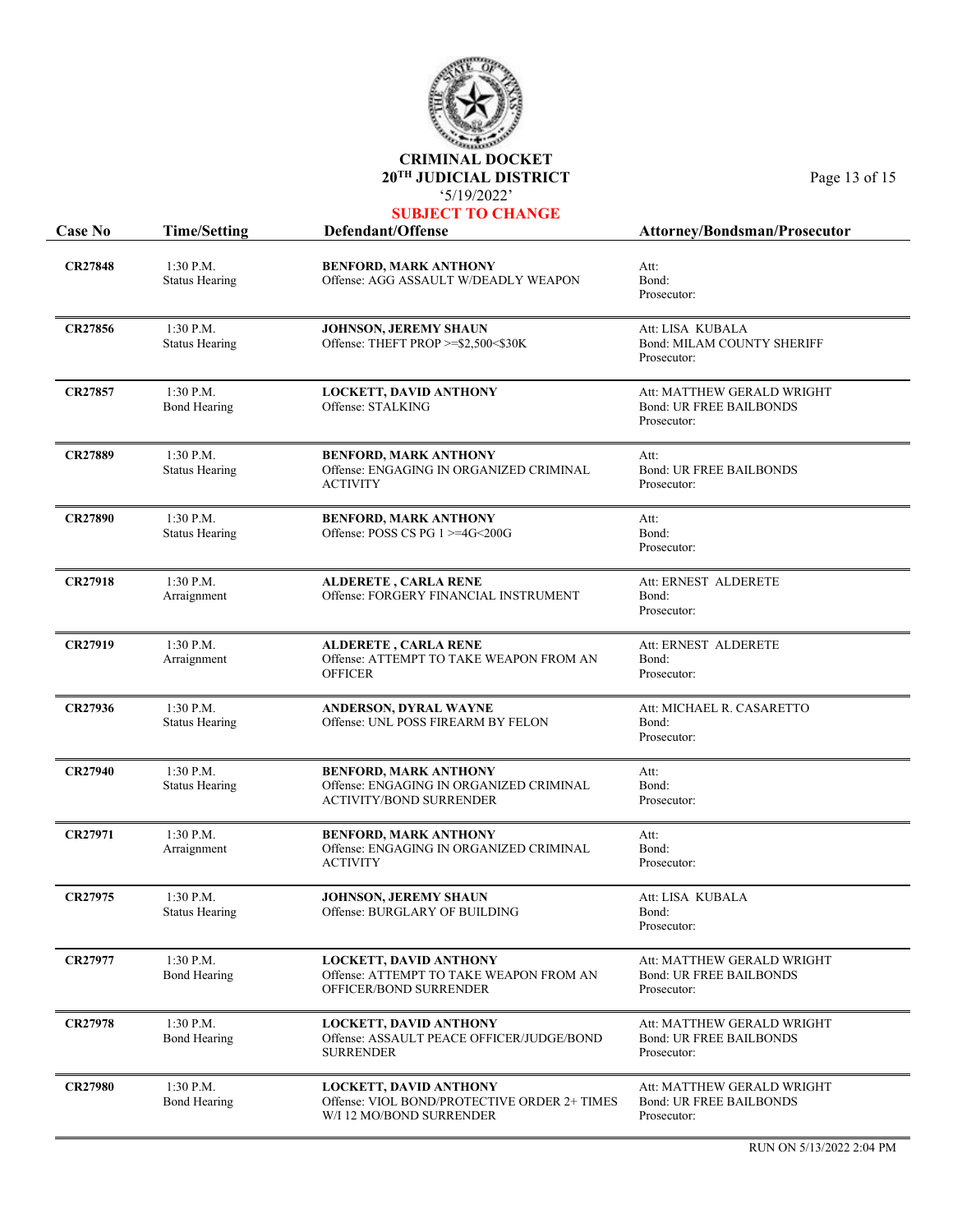

| UBJECT TO CHANGE |  |
|------------------|--|
|------------------|--|

| <b>Case No</b> | <b>Time/Setting</b>                  | Defendant/Offense                                                                              | <b>Attorney/Bondsman/Prosecutor</b>                                        |
|----------------|--------------------------------------|------------------------------------------------------------------------------------------------|----------------------------------------------------------------------------|
| <b>CR27981</b> | $1:30$ P.M.<br><b>Bond Hearing</b>   | <b>LOCKETT, DAVID ANTHONY</b><br>Offense: AGG KIDNAPPING                                       | Att: MATTHEW GERALD WRIGHT<br>Bond:<br>Prosecutor:                         |
| <b>CR27982</b> | $1:30$ P.M.<br><b>Bond Hearing</b>   | <b>LOCKETT, DAVID ANTHONY</b><br>Offense: STALKING/BOND SURRENDER                              | Att: MATTHEW GERALD WRIGHT<br>Bond:<br>Prosecutor:                         |
| <b>CR28015</b> | 1:30 P.M.<br>PRE-TRIAL               | VARGAS-LOPEZ, NICO XAVIER RAY<br>Offense: ENGAGING IN ORGANIZED CRIMINAL<br><b>ACTIVITY</b>    | Att: HOAGIE KARELS<br><b>Bond: UR FREE BAILBONDS</b><br>Prosecutor:        |
| <b>CR28071</b> | 1:30 P.M.<br><b>Status Hearing</b>   | <b>WALLACE, KELLY RYAN</b><br>Offense: BAIL JUMPING AND FAIL TO APPEAR<br><b>FELONY</b>        | Att: MATTHEW GERALD WRIGHT<br>Bond:<br>Prosecutor:                         |
| <b>CR28072</b> | 1:30 P.M.<br><b>Status Hearing</b>   | <b>WALLACE, KELLY RYAN</b><br>Offense: BAIL JUMPING AND FAIL TO APPEAR<br><b>FELONY</b>        | Att: MATTHEW GERALD WRIGHT<br>Bond:<br>Prosecutor:                         |
| <b>CR28073</b> | 1:30 P.M.<br><b>Status Hearing</b>   | <b>WALLACE, KELLY RYAN</b><br>Offense: BAIL JUMPING AND FAIL TO APPEAR<br><b>FELONY</b>        | Att: MATTHEW GERALD WRIGHT<br>Bond:<br>Prosecutor:                         |
| <b>CR28079</b> | $1:30$ P.M.<br>Arraignment           | <b>GOMEZ, ADAM LEO</b><br>Offense: EVADING ARREST DET W/VEH                                    | Att: DANE A. DENNISON<br>Bond:<br>Prosecutor:                              |
| <b>CR28082</b> | 1:30 P.M.<br><b>Bond Hearing</b>     | <b>LOCKETT, DAVID ANTHONY</b><br>Offense: ASSAULT PEACE OFFICER/JUDGE/BOND<br><b>SURRENDER</b> | Att: MATTHEW GERALD WRIGHT<br>Bond:<br>Prosecutor:                         |
| <b>CR28097</b> | 1:30 P.M.<br><b>Status Hearing</b>   | ANDERSON, DYRAL WAYNE<br>Offense: POSS CS PG 1 >=1G<4G                                         | Att: MICHAEL R. CASARETTO<br>Bond: L & S SERVICES LLC<br>Prosecutor:       |
| <b>CR28098</b> | $1:30$ P.M.<br><b>Status Hearing</b> | ANDERSON, DYRAL WAYNE<br>Offense: POSS CS PG $1 \geq 1$ G<4G                                   | Att: MICHAEL R. CASARETTO<br><b>Bond: UR FREE BAILBONDS</b><br>Prosecutor: |
| <b>CR28099</b> | 1:30 P.M.<br>PRE-TRIAL               | <b>BAUTISTA, JUDITH J</b><br>Offense: POSS CS PG 1 >=1G<4G                                     | Att: MICHAEL R. CASARETTO<br><b>Bond: UR FREE BAILBONDS</b><br>Prosecutor: |
| <b>CR28100</b> | $1:30$ P.M.<br>PRE-TRIAL             | <b>BAUTISTA, JUDITH JACQUELLIE</b><br>Offense: POSS CS PG 1 >=1G<4G                            | Att: MICHAEL R. CASARETTO<br><b>Bond: UR FREE BAILBONDS</b><br>Prosecutor: |
| <b>CR28118</b> | 1:30 P.M.<br><b>Status Hearing</b>   | <b>MORAGA, JOE ALEXANDER</b><br>Offense: EVADING ARREST DET W/PREV<br><b>CONVICTION</b>        | Att: WILLIAM JAMES<br>Bond:<br>Prosecutor:                                 |
| <b>CR28119</b> | $1:30$ P.M.<br><b>Status Hearing</b> | <b>MORAGA, JOE ALEXANDER</b><br>Offense: BURGLARY OF BUILDING                                  | Att: WILLIAM JAMES<br>Bond:<br>Prosecutor:                                 |